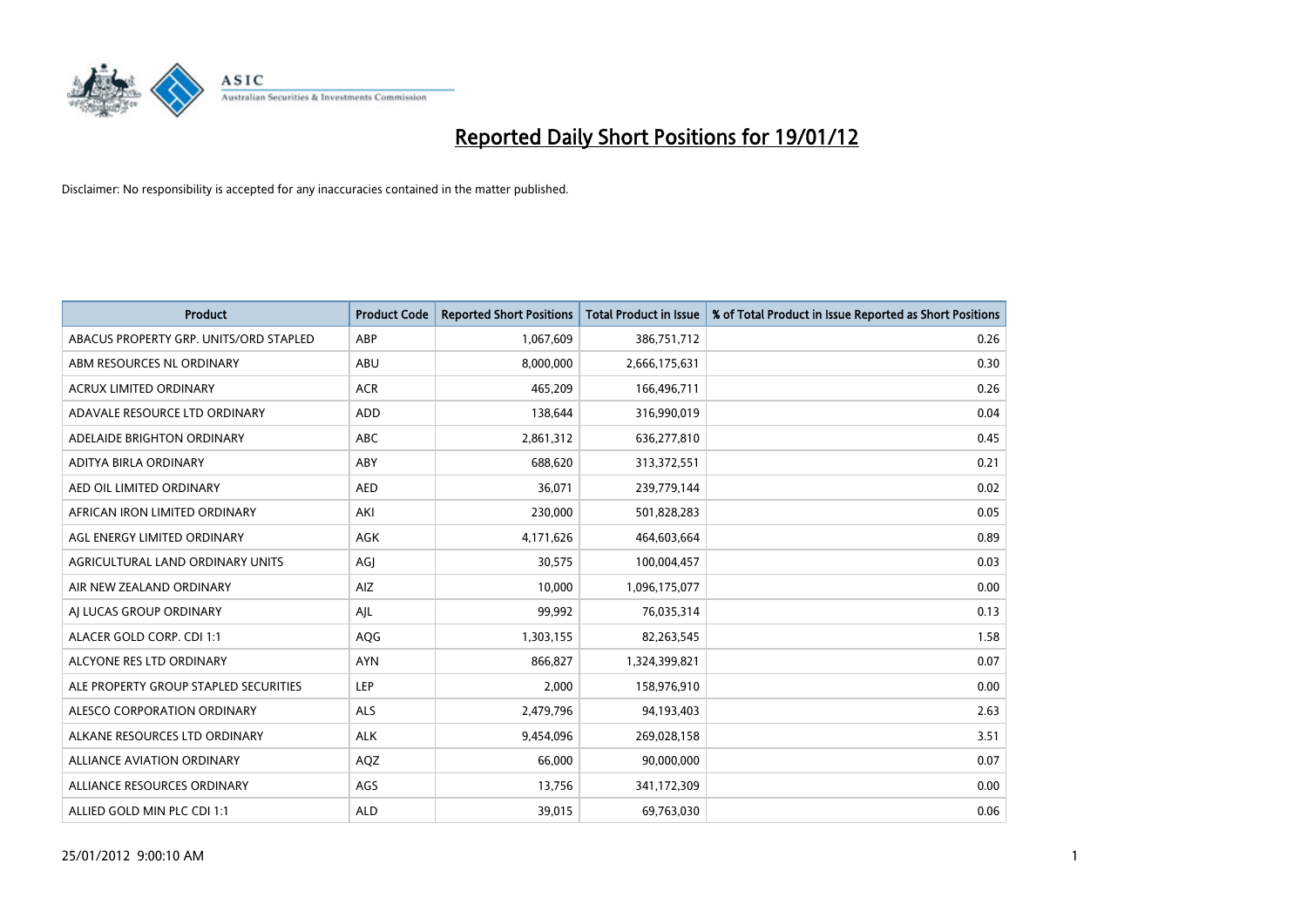

| Product                                 | <b>Product Code</b> | <b>Reported Short Positions</b> | <b>Total Product in Issue</b> | % of Total Product in Issue Reported as Short Positions |
|-----------------------------------------|---------------------|---------------------------------|-------------------------------|---------------------------------------------------------|
| ALTONA MINING LTD ORDINARY              | <b>AOH</b>          | 783,689                         | 518,757,704                   | 0.15                                                    |
| ALUMINA LIMITED ORDINARY                | <b>AWC</b>          | 39,175,843                      | 2,440,196,187                 | 1.61                                                    |
| AMADEUS ENERGY ORDINARY                 | AMU                 | 454,000                         | 274,786,018                   | 0.17                                                    |
| AMALGAMATED HOLDINGS ORDINARY           | AHD                 | 21,221                          | 157,533,146                   | 0.01                                                    |
| AMCOR LIMITED ORDINARY                  | <b>AMC</b>          | 5,049,945                       | 1,206,684,923                 | 0.41                                                    |
| AMP LIMITED ORDINARY                    | AMP                 | 12,227,626                      | 2,854,672,784                 | 0.39                                                    |
| AMPELLA MINING ORDINARY                 | AMX                 | 618,602                         | 205,985,108                   | 0.31                                                    |
| ANGLOGOLD ASHANTI CDI 5:1               | AGG                 | 306,051                         | 89,207,765                    | 0.34                                                    |
| ANSELL LIMITED ORDINARY                 | <b>ANN</b>          | 3,109,506                       | 130,656,668                   | 2.36                                                    |
| ANTARES ENERGY LTD ORDINARY             | <b>AZZ</b>          | 105,536                         | 260,000,000                   | 0.04                                                    |
| ANZ BANKING GRP LTD ORDINARY            | ANZ                 | 10,951,373                      | 2,679,094,902                 | 0.41                                                    |
| APA GROUP STAPLED SECURITIES            | APA                 | 9,605,547                       | 639,334,625                   | 1.50                                                    |
| APEX MINERALS NL ORDINARY               | <b>AXM</b>          | 885,146                         | 5,550,243,713                 | 0.02                                                    |
| APN EUROPEAN RETAIL UNITS STAPLED SEC.  | AEZ                 | 11,832                          | 544,910,660                   | 0.00                                                    |
| APN NEWS & MEDIA ORDINARY               | <b>APN</b>          | 26,303,281                      | 630,211,415                   | 4.18                                                    |
| AQUARIUS PLATINUM. ORDINARY             | <b>AOP</b>          | 3,250,566                       | 470,312,578                   | 0.69                                                    |
| AQUILA RESOURCES ORDINARY               | <b>AQA</b>          | 6,775,853                       | 411,804,442                   | 1.62                                                    |
| ARAFURA RESOURCE LTD ORDINARY           | ARU                 | 12,215,012                      | 367,980,342                   | 3.30                                                    |
| ARB CORPORATION ORDINARY                | <b>ARP</b>          | 14,439                          | 72,481,302                    | 0.01                                                    |
| ARDENT LEISURE GROUP STAPLED SECURITIES | AAD                 | 1,190,506                       | 324,236,390                   | 0.37                                                    |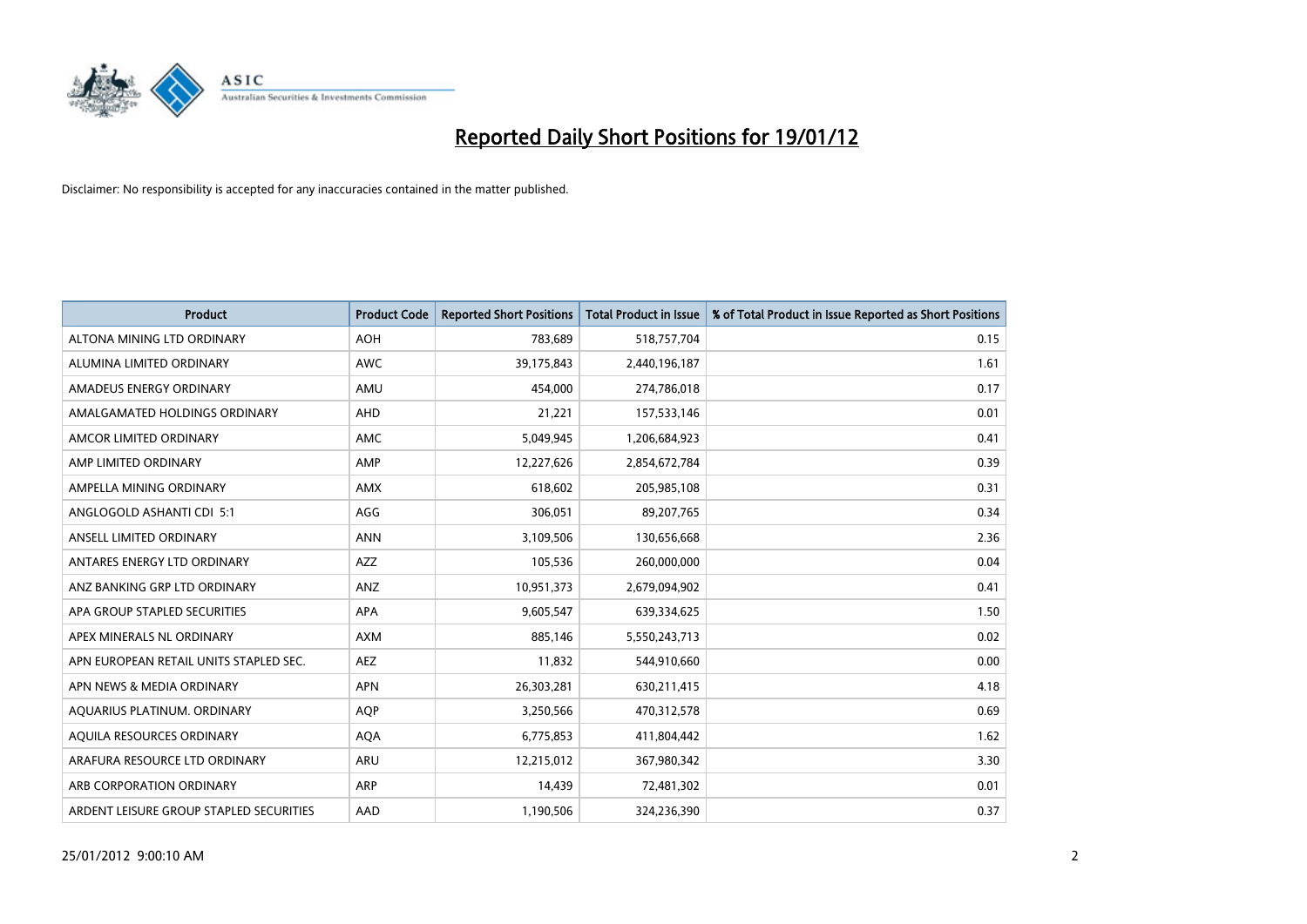

| <b>Product</b>                          | <b>Product Code</b> | <b>Reported Short Positions</b> | <b>Total Product in Issue</b> | % of Total Product in Issue Reported as Short Positions |
|-----------------------------------------|---------------------|---------------------------------|-------------------------------|---------------------------------------------------------|
| ARGO INVESTMENTS ORDINARY               | ARG                 | 101                             | 623,020,500                   | 0.00                                                    |
| ARISTOCRAT LEISURE ORDINARY             | ALL                 | 23,442,164                      | 543,181,024                   | 4.32                                                    |
| ASCIANO LIMITED ORDINARY                | <b>AIO</b>          | 6,573,878                       | 975,385,664                   | 0.66                                                    |
| ASG GROUP LIMITED ORDINARY              | ASZ                 | 207,570                         | 171,456,889                   | 0.12                                                    |
| ASPEN GROUP ORD/UNITS STAPLED           | <b>APZ</b>          | 1,121,173                       | 591,084,183                   | 0.17                                                    |
| ASPIRE MINING LTD ORDINARY              | <b>AKM</b>          | 185,493                         | 620,594,556                   | 0.03                                                    |
| ASTON RES LTD ORDINARY                  | <b>AZT</b>          | 603,590                         | 204,668,861                   | 0.29                                                    |
| ASTRO JAP PROP GROUP STAPLED SECURITIES | AJA                 | 22,295                          | 58,445,002                    | 0.03                                                    |
| ASX LIMITED ORDINARY                    | ASX                 | 2,599,770                       | 175,136,729                   | 1.48                                                    |
| ATLAS IRON LIMITED ORDINARY             | <b>AGO</b>          | 17,253,748                      | 894,684,560                   | 1.91                                                    |
| <b>AURORA OIL &amp; GAS ORDINARY</b>    | <b>AUT</b>          | 10,792,090                      | 411,655,343                   | 2.62                                                    |
| AUSDRILL LIMITED ORDINARY               | <b>ASL</b>          | 63,049                          | 303,221,488                   | 0.01                                                    |
| AUSENCO LIMITED ORDINARY                | AAX                 | 1,508,957                       | 123,258,843                   | 1.23                                                    |
| AUSTAL LIMITED ORDINARY                 | ASB                 | 236,625                         | 188,069,638                   | 0.11                                                    |
| <b>AUSTAR UNITED ORDINARY</b>           | <b>AUN</b>          | 11,665,133                      | 1,271,505,737                 | 0.91                                                    |
| AUSTBROKERS HOLDINGS ORDINARY           | <b>AUB</b>          | $\overline{2}$                  | 55,545,576                    | 0.00                                                    |
| AUSTIN ENGINEERING ORDINARY             | ANG                 | 55,943                          | 72,314,403                    | 0.07                                                    |
| <b>AUSTRALAND ASSETS ASSETS</b>         | AAZPB               | 1,168                           | 2,750,000                     | 0.04                                                    |
| AUSTRALAND PROPERTY STAPLED SECURITY    | ALZ                 | 759,045                         | 576,846,597                   | 0.12                                                    |
| AUSTRALIAN AGRICULT. ORDINARY           | AAC                 | 816,759                         | 312,892,824                   | 0.25                                                    |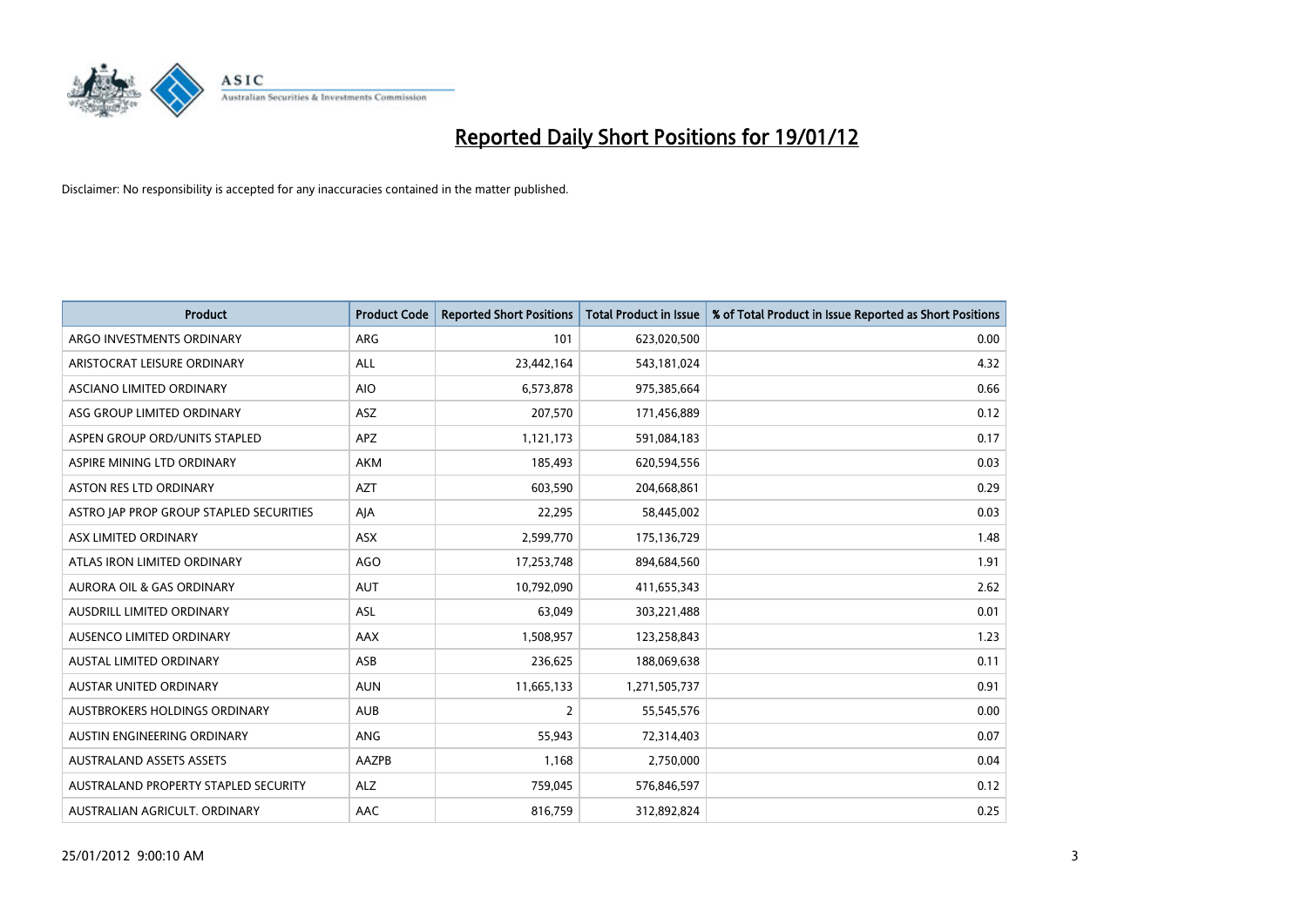

| <b>Product</b>                       | <b>Product Code</b> | <b>Reported Short Positions</b> | <b>Total Product in Issue</b> | % of Total Product in Issue Reported as Short Positions |
|--------------------------------------|---------------------|---------------------------------|-------------------------------|---------------------------------------------------------|
| <b>AUSTRALIAN EDUCATION UNITS</b>    | <b>AEU</b>          | 625,000                         | 175,465,397                   | 0.36                                                    |
| AUSTRALIAN FOUNDAT. ORDINARY         | AFI                 | 400                             | 1,023,675,745                 | 0.00                                                    |
| AUSTRALIAN INFRASTR, UNITS/ORDINARY  | <b>AIX</b>          | 12,191,190                      | 620,733,944                   | 1.96                                                    |
| AUSTRALIAN MINES LTD ORDINARY        | <b>AUZ</b>          | 1,400,000                       | 636,910,317                   | 0.22                                                    |
| AUSTRALIAN PHARM, ORDINARY           | API                 | 304,009                         | 488,115,883                   | 0.06                                                    |
| <b>AUTOMOTIVE HOLDINGS ORDINARY</b>  | <b>AHE</b>          | 4,525                           | 260,579,682                   | 0.00                                                    |
| AVANCO RESOURCES LTD ORDINARY        | AVB                 | 240,000                         | 810,741,849                   | 0.03                                                    |
| AVEXA LIMITED ORDINARY               | <b>AVX</b>          | 243,657                         | 847,688,779                   | 0.03                                                    |
| AWE LIMITED ORDINARY                 | <b>AWE</b>          | 1,422,713                       | 521,871,941                   | 0.27                                                    |
| AZUMAH RESOURCES ORDINARY            | <b>AZM</b>          | 263,671                         | 282,020,356                   | 0.10                                                    |
| BANDANNA ENERGY ORDINARY             | <b>BND</b>          | 2,714,219                       | 528,481,199                   | 0.52                                                    |
| BANK OF OUEENSLAND, ORDINARY         | <b>BOQ</b>          | 12,198,791                      | 229,598,329                   | 5.29                                                    |
| <b>BANNERMAN RESOURCES ORDINARY</b>  | <b>BMN</b>          | 74,602                          | 271,466,858                   | 0.03                                                    |
| <b>BASE RES LIMITED ORDINARY</b>     | <b>BSE</b>          | 1,255,874                       | 460,440,029                   | 0.28                                                    |
| <b>BATHURST RESOURCES ORDINARY</b>   | <b>BTU</b>          | 20,616,467                      | 689,747,997                   | 3.00                                                    |
| <b>BAUXITE RESOURCE LTD ORDINARY</b> | <b>BAU</b>          | 12,000                          | 235,379,896                   | 0.01                                                    |
| BC IRON LIMITED ORDINARY             | <b>BCI</b>          | 300,522                         | 95,311,000                    | 0.31                                                    |
| BEACH ENERGY LIMITED ORDINARY        | <b>BPT</b>          | 9,604,258                       | 1,112,199,119                 | 0.88                                                    |
| BEADELL RESOURCE LTD ORDINARY        | <b>BDR</b>          | 3,879,932                       | 657,906,946                   | 0.58                                                    |
| BENDIGO AND ADELAIDE ORDINARY        | <b>BEN</b>          | 5,245,592                       | 383,745,148                   | 1.37                                                    |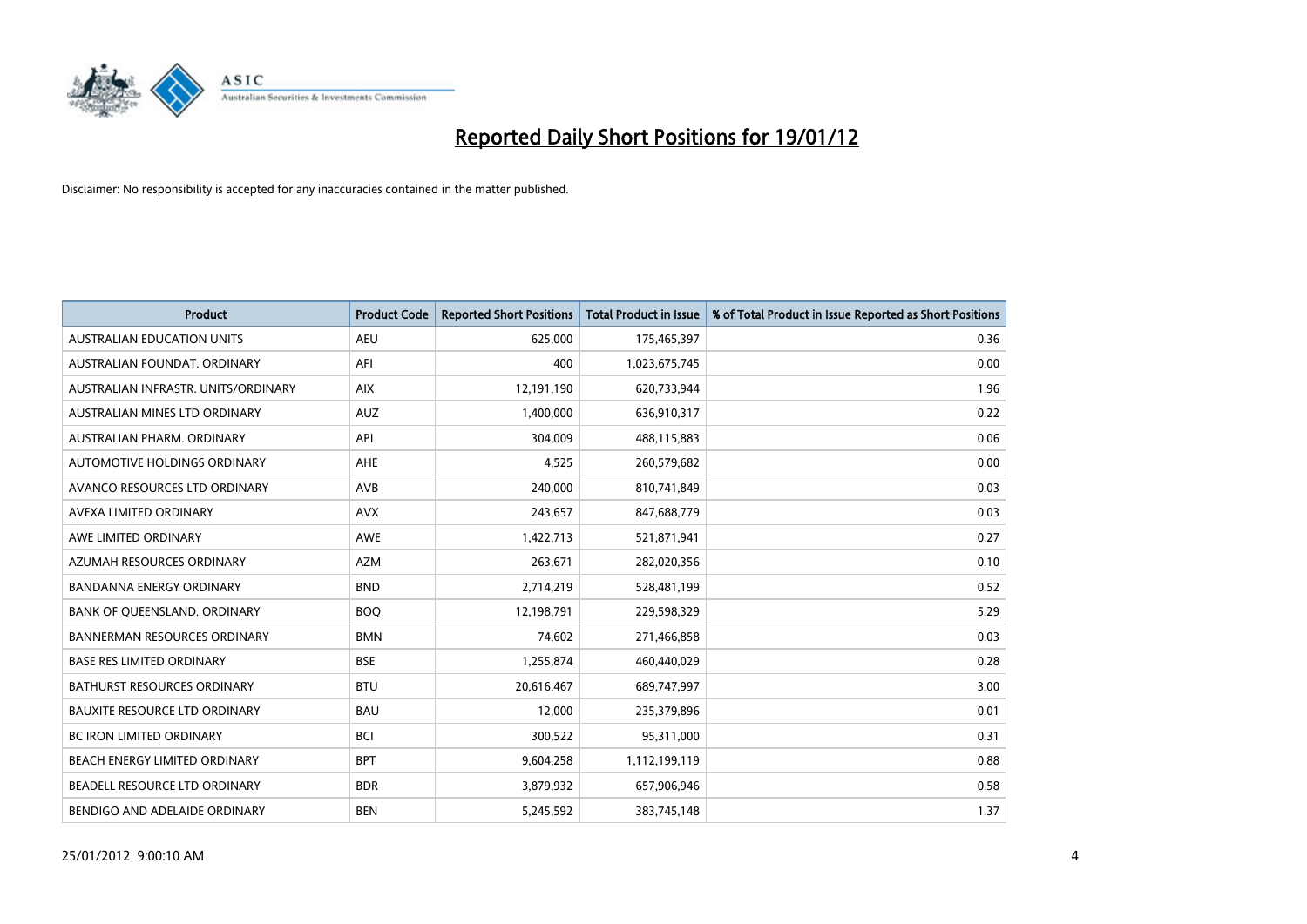

| <b>Product</b>                       | <b>Product Code</b> | <b>Reported Short Positions</b> | <b>Total Product in Issue</b> | % of Total Product in Issue Reported as Short Positions |
|--------------------------------------|---------------------|---------------------------------|-------------------------------|---------------------------------------------------------|
| BERKELEY RESOURCES ORDINARY          | <b>BKY</b>          | 350,486                         | 174,298,273                   | 0.20                                                    |
| BETASHARES ASX RES ETF UNITS         | <b>ORE</b>          | 88,570                          | 4,219,665                     | 2.10                                                    |
| <b>BHP BILLITON LIMITED ORDINARY</b> | <b>BHP</b>          | 29,773,172                      | 3,211,691,105                 | 0.90                                                    |
| <b>BILLABONG ORDINARY</b>            | <b>BBG</b>          | 27,605,401                      | 255,102,103                   | 10.83                                                   |
| <b>BIOTA HOLDINGS ORDINARY</b>       | <b>BTA</b>          | 1,430,523                       | 181,703,711                   | 0.79                                                    |
| BKI INVESTMENT LTD ORDINARY          | BKI                 | 508                             | 425,549,573                   | 0.00                                                    |
| <b>BLACKTHORN RESOURCES ORDINARY</b> | <b>BTR</b>          | 35,848                          | 122,918,000                   | 0.03                                                    |
| <b>BLUESCOPE STEEL LTD ORDINARY</b>  | <b>BSL</b>          | 32,406,121                      | 3,349,185,247                 | 0.98                                                    |
| <b>BOART LONGYEAR ORDINARY</b>       | <b>BLY</b>          | 5,263,792                       | 461,163,412                   | 1.13                                                    |
| <b>BOOM LOGISTICS ORDINARY</b>       | <b>BOL</b>          | 337,999                         | 468,663,585                   | 0.07                                                    |
| BORAL LIMITED, ORDINARY              | <b>BLD</b>          | 29,452,559                      | 744,729,957                   | 3.94                                                    |
| BOTSWANA METALS LTD ORDINARY         | <b>BML</b>          | 7,000                           | 143,717,013                   | 0.00                                                    |
| <b>BRADKEN LIMITED ORDINARY</b>      | <b>BKN</b>          | 2,203,933                       | 166,624,800                   | 1.31                                                    |
| <b>BRAMBLES LIMITED ORDINARY</b>     | <b>BXB</b>          | 12,497,968                      | 1,480,384,307                 | 0.84                                                    |
| <b>BREVILLE GROUP LTD ORDINARY</b>   | <b>BRG</b>          | 2,739                           | 130,095,322                   | 0.00                                                    |
| <b>BRICKWORKS LIMITED ORDINARY</b>   | <b>BKW</b>          | 42,536                          | 147,567,333                   | 0.03                                                    |
| <b>BROCKMAN RESOURCES ORDINARY</b>   | <b>BRM</b>          | 70,879                          | 144,803,151                   | 0.04                                                    |
| BT INVESTMENT MNGMNT ORDINARY        | <b>BTT</b>          | 1,128,959                       | 267,906,977                   | 0.42                                                    |
| <b>BURU ENERGY ORDINARY</b>          | <b>BRU</b>          | 5,541,517                       | 234,204,477                   | 2.37                                                    |
| <b>BWP TRUST ORDINARY UNITS</b>      | <b>BWP</b>          | 392,321                         | 520,012,793                   | 0.07                                                    |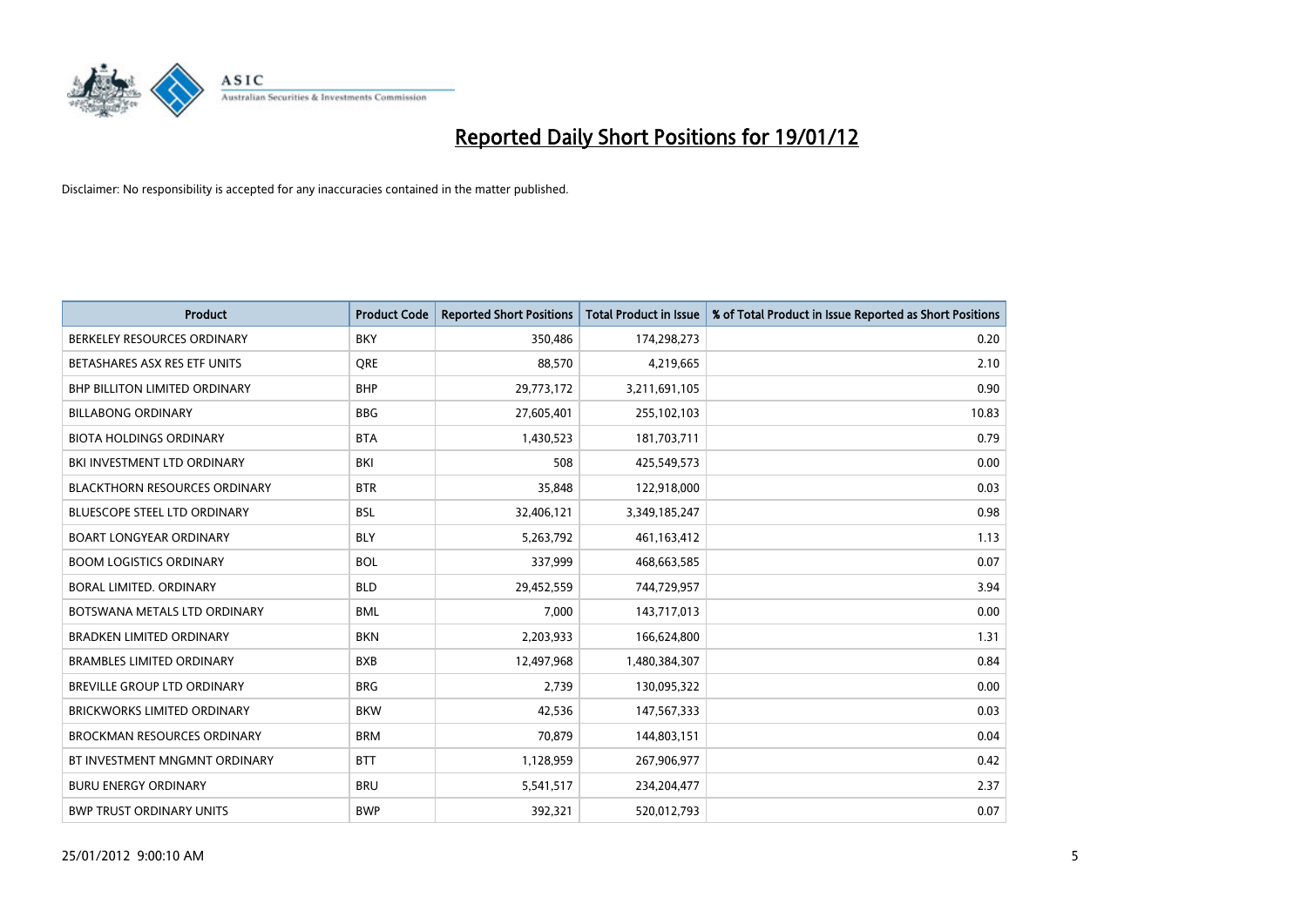

| <b>Product</b>                          | <b>Product Code</b> | <b>Reported Short Positions</b> | <b>Total Product in Issue</b> | % of Total Product in Issue Reported as Short Positions |
|-----------------------------------------|---------------------|---------------------------------|-------------------------------|---------------------------------------------------------|
| <b>CABCHARGE AUSTRALIA ORDINARY</b>     | CAB                 | 584,843                         | 120,437,014                   | 0.48                                                    |
| CALTEX AUSTRALIA ORDINARY               | <b>CTX</b>          | 6,783,132                       | 270,000,000                   | 2.51                                                    |
| <b>CAMPBELL BROTHERS ORDINARY</b>       | <b>CPB</b>          | 831,044                         | 67,503,411                    | 1.23                                                    |
| CAPE LAMBERT RES LTD ORDINARY           | <b>CFE</b>          | 676,463                         | 688,108,792                   | 0.10                                                    |
| CAR PARK TECH LTD ORDINARY              | <b>CPZ</b>          | 90,000                          | 133,358,602                   | 0.07                                                    |
| CARABELLA RES LTD ORDINARY              | <b>CLR</b>          | 5,000                           | 133,642,797                   | 0.00                                                    |
| <b>CARBON ENERGY ORDINARY</b>           | <b>CNX</b>          | 273,860                         | 768,126,960                   | 0.03                                                    |
| CARDNO LIMITED ORDINARY                 | CDD                 | 3,437                           | 112,883,692                   | 0.00                                                    |
| CARNARVON PETROLEUM ORDINARY            | <b>CVN</b>          | 1,517,187                       | 694,594,634                   | 0.21                                                    |
| <b>CARNEGIE WAVE ENERGY ORDINARY</b>    | <b>CWE</b>          | 83,000                          | 1,021,487,627                 | 0.01                                                    |
| CARPATHIAN RESOURCES ORDINARY           | <b>CPN</b>          | 75,000                          | 304,535,101                   | 0.02                                                    |
| CARPENTARIA EXP. LTD ORDINARY           | CAP                 | 9,777                           | 98,991,301                    | 0.01                                                    |
| CARSALES.COM LTD ORDINARY               | <b>CRZ</b>          | 13,420,654                      | 233,264,223                   | 5.78                                                    |
| <b>CASH CONVERTERS ORDINARY</b>         | CCV                 | 92,958                          | 379,761,025                   | 0.02                                                    |
| <b>CASPIAN OIL &amp; GAS ORDINARY</b>   | CIG                 | 50,000                          | 1,331,500,513                 | 0.00                                                    |
| <b>CELLNET GROUP ORDINARY</b>           | <b>CLT</b>          | 1,342                           | 60,978,107                    | 0.00                                                    |
| CENTRAL PETROLEUM ORDINARY              | <b>CTP</b>          | 11,455                          | 1,073,304,842                 | 0.00                                                    |
| CENTRO PROPERTIES UNITS/ORD STAPLED     | <b>CNP</b>          | 2,537                           | 972,414,514                   | 0.00                                                    |
| CENTRO RETAIL AUST ORD/UNIT STAPLED SEC | <b>CRF</b>          | 6,180,549                       | 1,340,723,189                 | 0.46                                                    |
| CENTRO RETAIL GROUP STAPLED SECURITIES  | <b>CER</b>          | 452,940                         | 2,286,399,424                 | 0.02                                                    |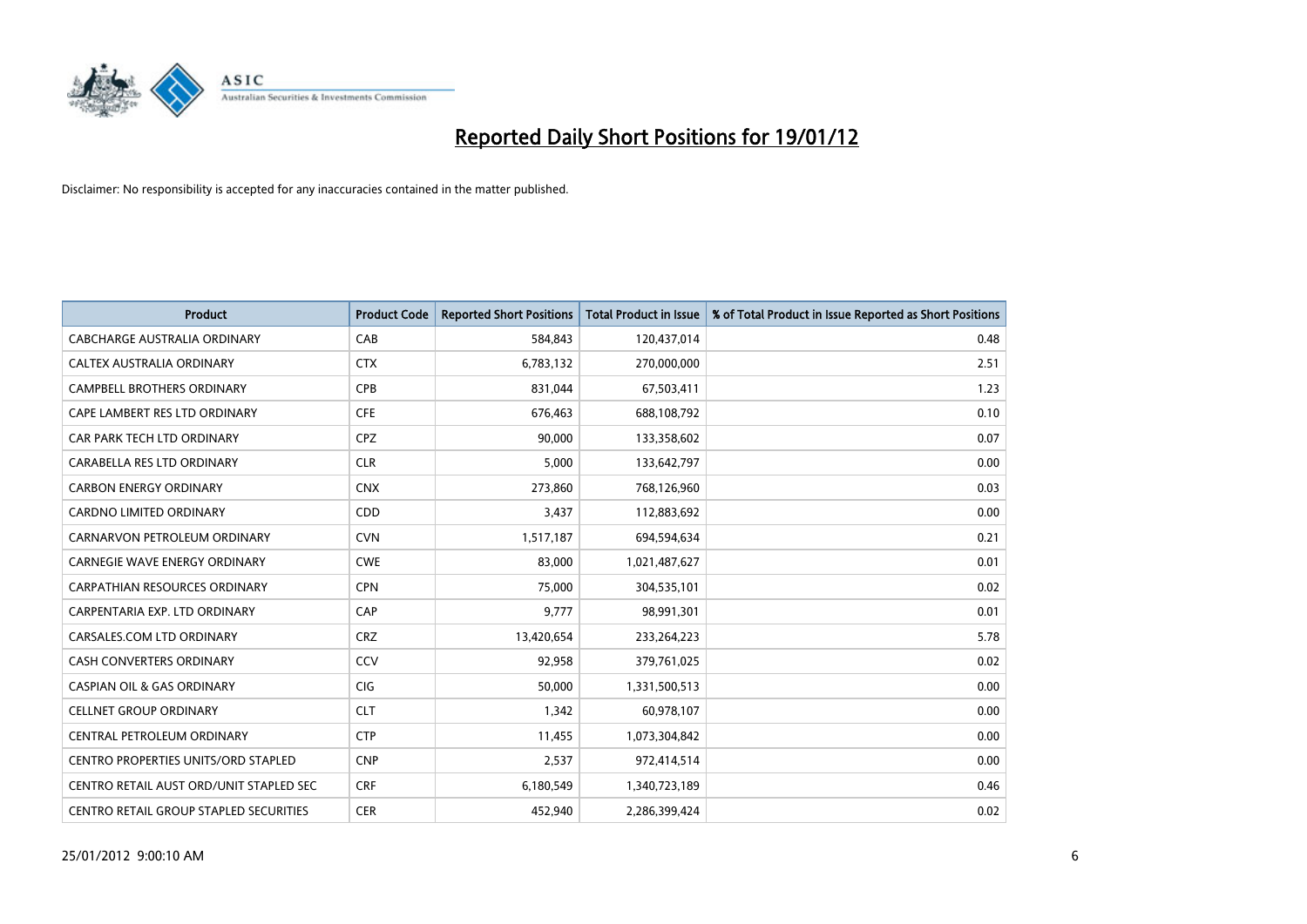

| <b>Product</b>                           | <b>Product Code</b> | <b>Reported Short Positions</b> | <b>Total Product in Issue</b> | % of Total Product in Issue Reported as Short Positions |
|------------------------------------------|---------------------|---------------------------------|-------------------------------|---------------------------------------------------------|
| <b>CERAMIC FUEL CELLS ORDINARY</b>       | <b>CFU</b>          | 231,824                         | 1,366,298,863                 | 0.02                                                    |
| CERRO RESOURCES NL ORDINARY              | <b>CIO</b>          | 7,969                           | 748,768,606                   | 0.00                                                    |
| <b>CFS RETAIL PROPERTY UNITS</b>         | <b>CFX</b>          | 76,733,041                      | 2,839,591,911                 | 2.72                                                    |
| CGA MINING LIMITED ORDINARY              | CGX                 | 8,424                           | 333,475,726                   | 0.00                                                    |
| <b>CHALICE GOLD MINES ORDINARY</b>       | <b>CHN</b>          | 200                             | 250,030,886                   | 0.00                                                    |
| CHALLENGER DIV.PRO. STAPLED UNITS        | <b>CDI</b>          | 98,017                          | 883,903,667                   | 0.00                                                    |
| <b>CHALLENGER INFRAST, STAPLED UNITS</b> | <b>CIF</b>          | 7,768                           | 316,223,785                   | 0.00                                                    |
| CHALLENGER LIMITED ORDINARY              | <b>CGF</b>          | 8,833,910                       | 552,513,723                   | 1.61                                                    |
| CHANDLER MACLEOD LTD ORDINARY            | <b>CMG</b>          | 11,970                          | 466,466,720                   | 0.00                                                    |
| CHARTER HALL GROUP STAPLED US PROHIBIT.  | <b>CHC</b>          | 128,701                         | 308,092,325                   | 0.02                                                    |
| <b>CHARTER HALL OFFICE UNIT</b>          | COO                 | 6,354,738                       | 493,319,730                   | 1.27                                                    |
| <b>CHARTER HALL RETAIL UNITS</b>         | <b>CQR</b>          | 1,845,775                       | 299,628,571                   | 0.62                                                    |
| <b>CHORUS LIMITED ORDINARY</b>           | <b>CNU</b>          | 1,260,243                       | 385,082,123                   | 0.32                                                    |
| CITIGOLD CORP LTD ORDINARY               | <b>CTO</b>          | 1,682,665                       | 1,105,078,301                 | 0.15                                                    |
| CLINUVEL PHARMACEUT, ORDINARY            | CUV                 | 4,127                           | 30,856,956                    | 0.01                                                    |
| <b>CLOUGH LIMITED ORDINARY</b>           | <b>CLO</b>          | 121,544                         | 769,416,269                   | 0.02                                                    |
| COAL OF AFRICA LTD ORDINARY              | <b>CZA</b>          | 554,277                         | 662,284,573                   | 0.07                                                    |
| COALSPUR MINES LTD ORDINARY              | <b>CPL</b>          | 1,265,127                       | 579,768,744                   | 0.22                                                    |
| COCA-COLA AMATIL ORDINARY                | <b>CCL</b>          | 12,101,222                      | 759,567,552                   | 1.58                                                    |
| COCHLEAR LIMITED ORDINARY                | <b>COH</b>          | 4,966,813                       | 56,902,433                    | 8.68                                                    |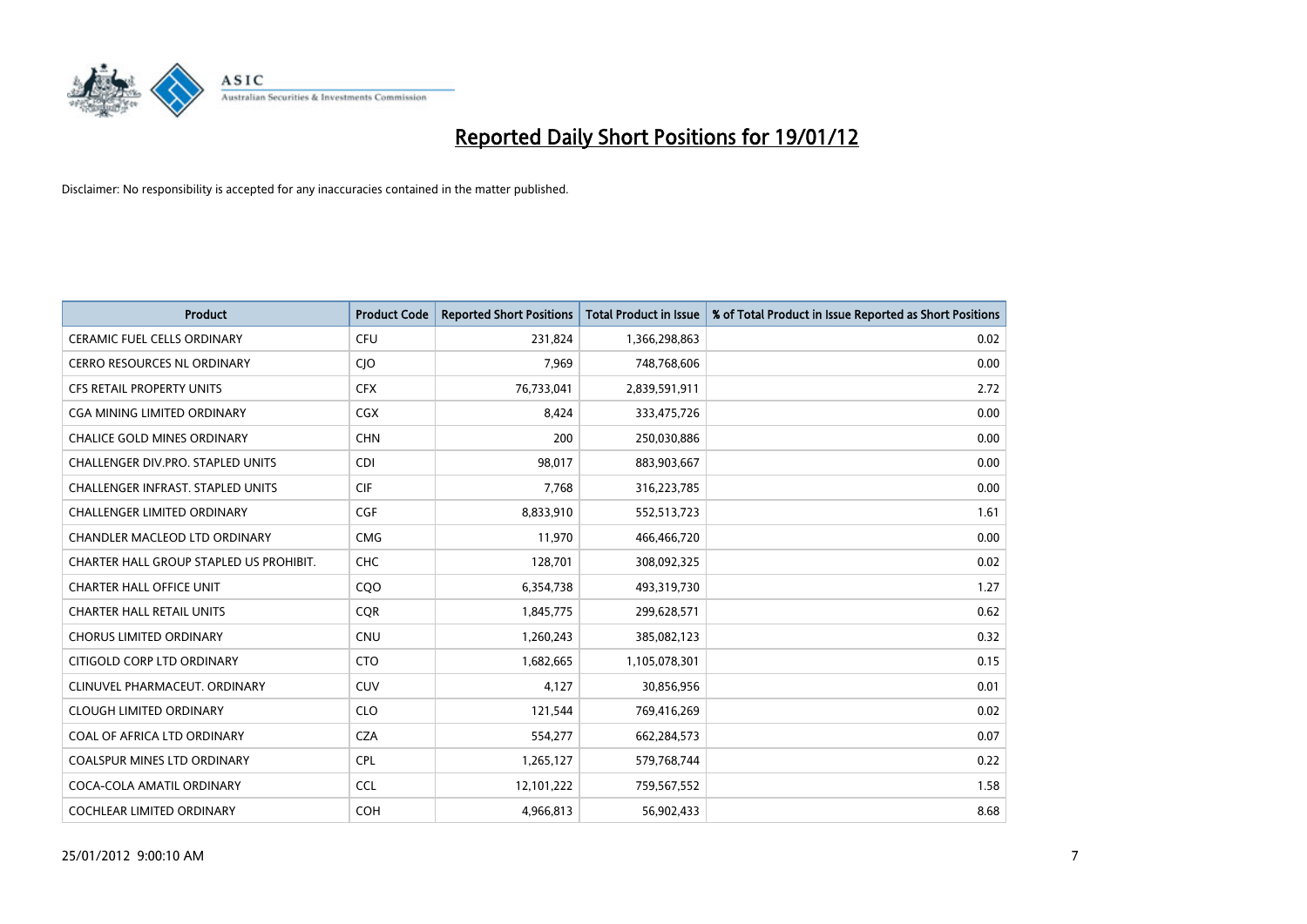

| Product                                 | <b>Product Code</b> | <b>Reported Short Positions</b> | <b>Total Product in Issue</b> | % of Total Product in Issue Reported as Short Positions |
|-----------------------------------------|---------------------|---------------------------------|-------------------------------|---------------------------------------------------------|
| <b>COCKATOO COAL ORDINARY</b>           | <b>COK</b>          | 8,331,938                       | 1,016,196,908                 | 0.81                                                    |
| <b>COKAL LTD ORDINARY</b>               | <b>CKA</b>          | 1,071,579                       | 384,227,102                   | 0.27                                                    |
| <b>COLLINS FOODS LTD ORDINARY</b>       | <b>CKF</b>          | 34,926                          | 93,000,003                    | 0.04                                                    |
| COMMONWEALTH BANK, ORDINARY             | <b>CBA</b>          | 35,461,420                      | 1,581,280,593                 | 2.20                                                    |
| <b>COMMONWEALTH PROP ORDINARY UNITS</b> | <b>CPA</b>          | 28,259,846                      | 2,458,123,552                 | 1.14                                                    |
| <b>COMPASS RESOURCES ORDINARY</b>       | <b>CMR</b>          | 115,000                         | 1,403,744,100                 | 0.00                                                    |
| <b>COMPUTERSHARE LTD ORDINARY</b>       | <b>CPU</b>          | 7,541,945                       | 555,664,059                   | 1.31                                                    |
| CONSOLIDATED MEDIA, ORDINARY            | <b>CMJ</b>          | 1,527,812                       | 561,834,996                   | 0.26                                                    |
| CONTANGO MICROCAP ORDINARY              | <b>CTN</b>          | 7,500                           | 147,467,406                   | 0.01                                                    |
| CONTINENTAL COAL LTD ORDINARY           | CCC                 | 48,535                          | 399,224,054                   | 0.01                                                    |
| COOPER ENERGY LTD ORDINARY              | <b>COE</b>          | 1,858,594                       | 292,791,528                   | 0.64                                                    |
| <b>COPPER STRIKE LTD ORDINARY</b>       | <b>CSE</b>          | 714                             | 129,455,571                   | 0.00                                                    |
| <b>CORDLIFE LIMITED ORDINARY</b>        | CBB                 | $\mathbf{1}$                    | 150,887,354                   | 0.00                                                    |
| <b>CREDIT CORP GROUP ORDINARY</b>       | <b>CCP</b>          | 11,366                          | 45,571,114                    | 0.02                                                    |
| <b>CROMWELL PROP STAPLED SECURITIES</b> | <b>CMW</b>          | 87,748                          | 1,112,401,436                 | 0.01                                                    |
| <b>CROWN LIMITED ORDINARY</b>           | <b>CWN</b>          | 3,321,594                       | 728,394,185                   | 0.45                                                    |
| <b>CSG LIMITED ORDINARY</b>             | CSV                 | 533,895                         | 282,567,499                   | 0.19                                                    |
| <b>CSL LIMITED ORDINARY</b>             | <b>CSL</b>          | 6,115,312                       | 519,894,533                   | 1.15                                                    |
| <b>CSR LIMITED ORDINARY</b>             | <b>CSR</b>          | 21,244,138                      | 506,000,315                   | 4.18                                                    |
| <b>CUDECO LIMITED ORDINARY</b>          | CDU                 | 2,612,289                       | 160,018,572                   | 1.63                                                    |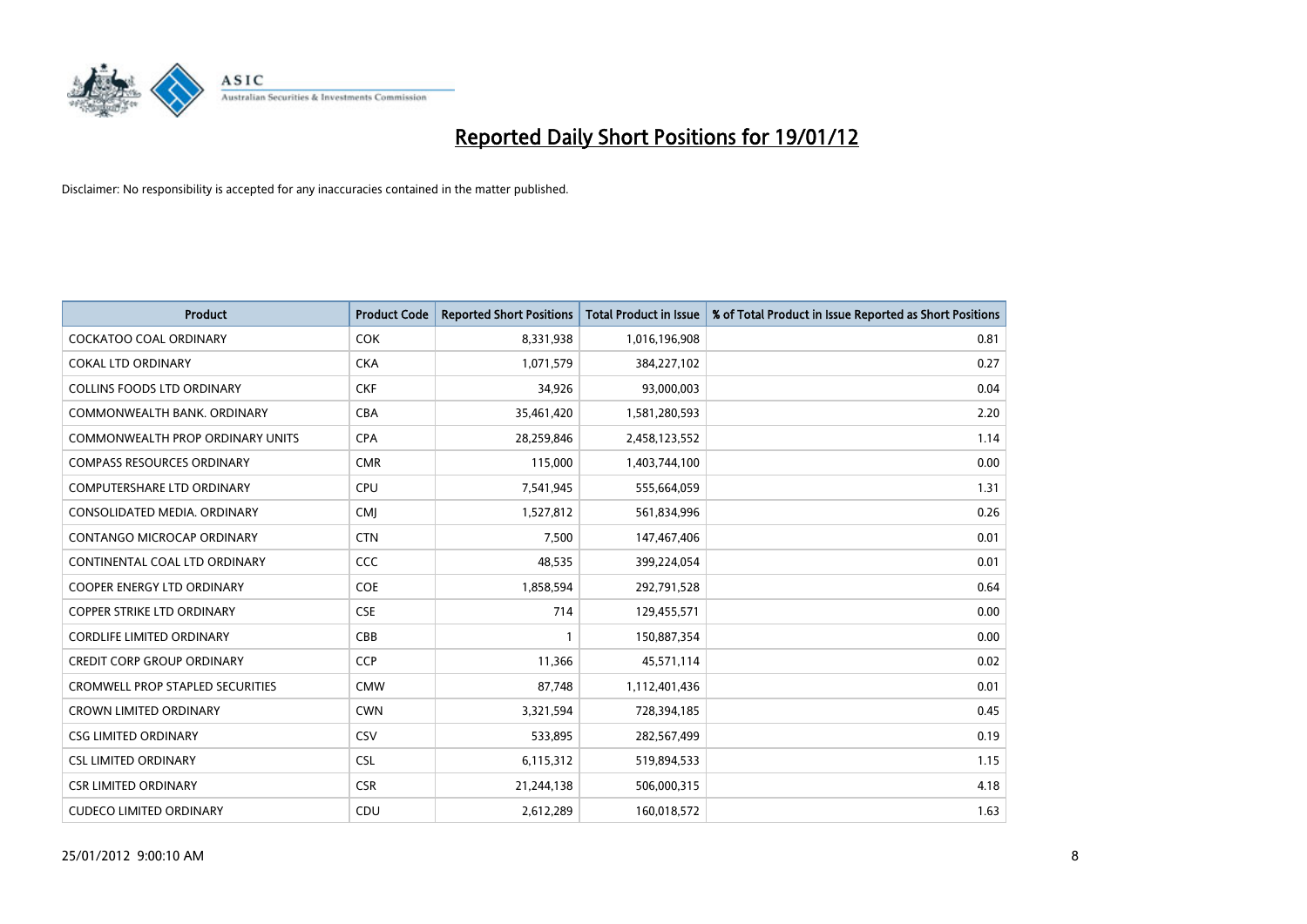

| <b>Product</b>                       | <b>Product Code</b> | <b>Reported Short Positions</b> | <b>Total Product in Issue</b> | % of Total Product in Issue Reported as Short Positions |
|--------------------------------------|---------------------|---------------------------------|-------------------------------|---------------------------------------------------------|
| <b>CUSTOMERS LIMITED ORDINARY</b>    | <b>CUS</b>          | 16,429                          | 134,869,357                   | 0.01                                                    |
| DART ENERGY LTD ORDINARY             | <b>DTE</b>          | 6,538,360                       | 734,931,470                   | 0.89                                                    |
| DAVID JONES LIMITED ORDINARY         | <b>DJS</b>          | 55,719,388                      | 524,940,325                   | 10.60                                                   |
| <b>DECMIL GROUP LIMITED ORDINARY</b> | <b>DCG</b>          | 125,530                         | 165,692,757                   | 0.06                                                    |
| DEEP YELLOW LIMITED ORDINARY         | <b>DYL</b>          | 15,876                          | 1,128,736,403                 | 0.00                                                    |
| DEVINE LIMITED ORDINARY              | <b>DVN</b>          | 1,011                           | 158,730,556                   | 0.00                                                    |
| DEXUS PROPERTY GROUP STAPLED UNITS   | <b>DXS</b>          | 30,581,554                      | 4,839,024,176                 | 0.60                                                    |
| DISCOVERY METALS LTD ORDINARY        | <b>DML</b>          | 8,411,030                       | 442,128,231                   | 1.91                                                    |
| DOMINO PIZZA ENTERPR ORDINARY        | <b>DMP</b>          | 39,918                          | 69,174,674                    | 0.05                                                    |
| DOWNER EDI LIMITED ORDINARY          | <b>DOW</b>          | 6,613,894                       | 429,100,296                   | 1.54                                                    |
| DUET GROUP STAPLED US PROHIBIT.      | <b>DUE</b>          | 12,358,465                      | 1,091,628,341                 | 1.14                                                    |
| <b>DULUXGROUP LIMITED ORDINARY</b>   | <b>DLX</b>          | 11,090,447                      | 367,456,259                   | 3.01                                                    |
| <b>DWS LTD ORDINARY</b>              | <b>DWS</b>          | 41                              | 132,362,763                   | 0.00                                                    |
| ECHO ENTERTAINMENT ORDINARY          | <b>EGP</b>          | 5,158,581                       | 688,019,737                   | 0.74                                                    |
| ELDERS LIMITED ORDINARY              | <b>ELD</b>          | 15,549,681                      | 448,598,480                   | 3.46                                                    |
| ELDORADO GOLD CORP CDI 1:1           | EAU                 | 37,067                          | 9,175,768                     | 0.39                                                    |
| ELEMENTAL MINERALS ORDINARY          | <b>ELM</b>          | 268,750                         | 229,037,236                   | 0.10                                                    |
| ELEMENTOS LIMITED ORDINARY           | ELT                 | 16                              | 82,383,526                    | 0.00                                                    |
| ELIXIR PETROLEUM LTD ORDINARY        | <b>EXR</b>          | 324,400                         | 217,288,472                   | 0.15                                                    |
| <b>EMECO HOLDINGS ORDINARY</b>       | <b>EHL</b>          | 884,809                         | 631,237,586                   | 0.14                                                    |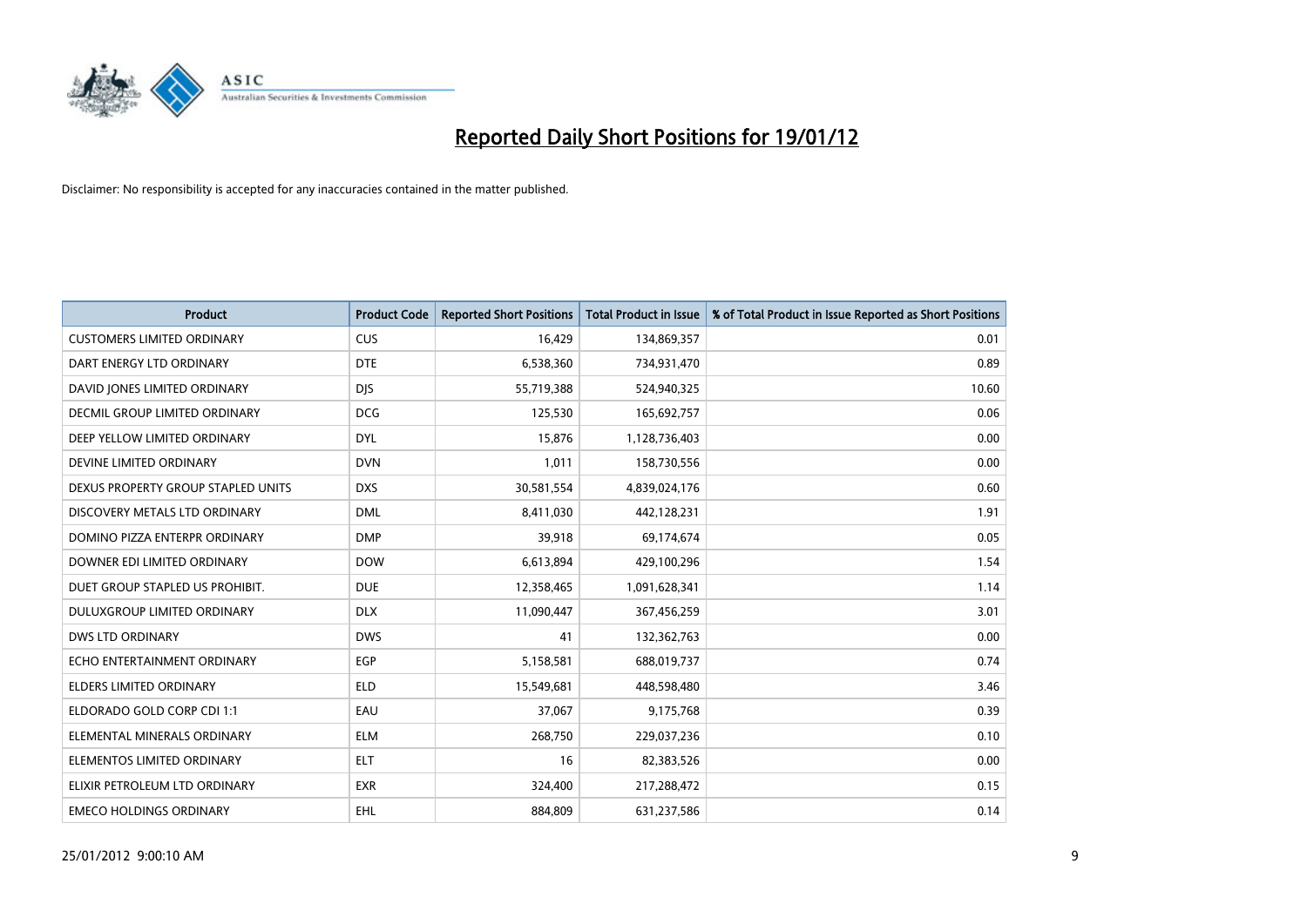

| <b>Product</b>                        | <b>Product Code</b> | <b>Reported Short Positions</b> | <b>Total Product in Issue</b> | % of Total Product in Issue Reported as Short Positions |
|---------------------------------------|---------------------|---------------------------------|-------------------------------|---------------------------------------------------------|
| <b>ENDEAVOUR MIN CORP CDI 1:1</b>     | <b>EVR</b>          | 22,931                          | 129,197,662                   | 0.01                                                    |
| ENERGY RESOURCES ORDINARY 'A'         | <b>ERA</b>          | 3,316,942                       | 517,725,062                   | 0.61                                                    |
| <b>ENERGY WORLD CORPOR, ORDINARY</b>  | <b>EWC</b>          | 21,031,835                      | 1,734,166,672                 | 1.22                                                    |
| <b>ENTEK ENERGY LTD ORDINARY</b>      | ETE                 | 489,903                         | 510,657,387                   | 0.10                                                    |
| <b>ENTELLECT LIMITED ORDINARY</b>     | <b>ESN</b>          | 464,050                         | 985,337,932                   | 0.05                                                    |
| <b>ENVESTRA LIMITED ORDINARY</b>      | <b>ENV</b>          | 1,440,961                       | 1,547,890,032                 | 0.09                                                    |
| EQUATORIAL RES LTD ORDINARY           | EQX                 | 133                             | 114,348,553                   | 0.00                                                    |
| EVOLUTION MINING LTD ORDINARY         | <b>EVN</b>          | 1,079,312                       | 700,995,107                   | 0.15                                                    |
| EXOMA ENERGY LIMITED ORDINARY         | <b>EXE</b>          | 281,678                         | 417,357,759                   | 0.07                                                    |
| <b>EXTRACT RESOURCES ORDINARY</b>     | <b>EXT</b>          | 939,886                         | 251,159,163                   | 0.37                                                    |
| FAIRFAX MEDIA LTD ORDINARY            | <b>FXJ</b>          | 288,348,383                     | 2,351,955,725                 | 12.28                                                   |
| <b>FANTASTIC HOLDINGS ORDINARY</b>    | <b>FAN</b>          | 1,220                           | 102,739,538                   | 0.00                                                    |
| <b>FAR LTD ORDINARY</b>               | <b>FAR</b>          | 21,000,000                      | 2,150,080,157                 | 0.98                                                    |
| FISHER & PAYKEL APP. ORDINARY         | <b>FPA</b>          | 18,298                          | 724,235,162                   | 0.00                                                    |
| FKP PROPERTY GROUP STAPLED SECURITIES | <b>FKP</b>          | 25,568,458                      | 1,197,968,723                 | 2.12                                                    |
| FLEETWOOD CORP ORDINARY               | <b>FWD</b>          | 236,500                         | 58,850,214                    | 0.40                                                    |
| FLETCHER BUILDING ORDINARY            | <b>FBU</b>          | 10,722,598                      | 680,739,504                   | 1.59                                                    |
| FLEXIGROUP LIMITED ORDINARY           | <b>FXL</b>          | 59,857                          | 279,268,329                   | 0.02                                                    |
| FLIGHT CENTRE ORDINARY                | <b>FLT</b>          | 9,773,877                       | 100,005,264                   | 9.75                                                    |
| <b>FLINDERS MINES LTD ORDINARY</b>    | <b>FMS</b>          | 30,329,938                      | 1,821,300,404                 | 1.67                                                    |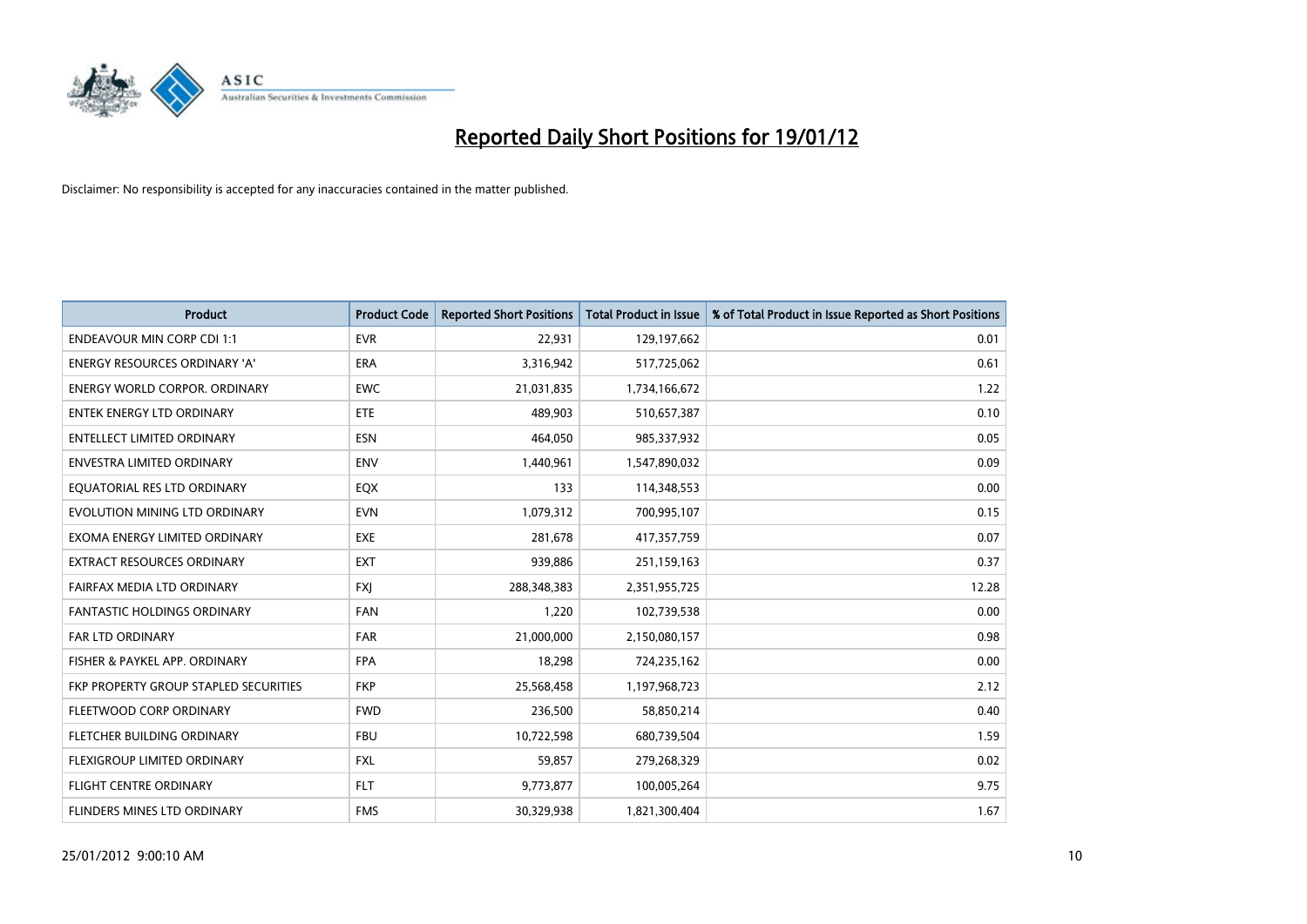

| <b>Product</b>                            | <b>Product Code</b> | <b>Reported Short Positions</b> | <b>Total Product in Issue</b> | % of Total Product in Issue Reported as Short Positions |
|-------------------------------------------|---------------------|---------------------------------|-------------------------------|---------------------------------------------------------|
| <b>FOCUS MINERALS LTD ORDINARY</b>        | <b>FML</b>          | 406,618                         | 4,320,773,701                 | 0.00                                                    |
| FORGE GROUP LIMITED ORDINARY              | FGE                 | 98,380                          | 83,469,014                    | 0.11                                                    |
| FORTE ENERGY NL ORDINARY                  | <b>FTE</b>          | 2,667,039                       | 695,589,311                   | 0.38                                                    |
| FORTESCUE METALS GRP ORDINARY             | <b>FMG</b>          | 73,429,728                      | 3,113,798,659                 | 2.33                                                    |
| <b>FUNTASTIC LIMITED ORDINARY</b>         | <b>FUN</b>          | 322,528                         | 340,997,682                   | 0.09                                                    |
| <b>G.U.D. HOLDINGS ORDINARY</b>           | <b>GUD</b>          | 496,987                         | 70,107,387                    | 0.70                                                    |
| <b>GALAXY RESOURCES ORDINARY</b>          | <b>GXY</b>          | 2,816,254                       | 323,327,000                   | 0.85                                                    |
| <b>GEODYNAMICS LIMITED ORDINARY</b>       | GDY                 | 34,326                          | 363,690,627                   | 0.01                                                    |
| <b>GINDALBIE METALS LTD ORDINARY</b>      | GBG                 | 28,113,303                      | 1,247,487,454                 | 2.26                                                    |
| <b>GLOBAL MINING ORDINARY</b>             | GMI                 | 8,951                           | 182,363,570                   | 0.00                                                    |
| <b>GLOUCESTER COAL ORDINARY</b>           | GCL                 | 1,319,650                       | 202,905,967                   | 0.66                                                    |
| <b>GME RESOURCES LTD ORDINARY</b>         | <b>GME</b>          | 800                             | 322,635,902                   | 0.00                                                    |
| <b>GOLDEN WEST RESOURCE ORDINARY</b>      | <b>GWR</b>          | 1,617                           | 192,142,447                   | 0.00                                                    |
| <b>GOODMAN FIELDER, ORDINARY</b>          | GFF                 | 89,185,519                      | 1,955,559,207                 | 4.57                                                    |
| <b>GOODMAN GROUP STAPLED US PROHIBIT.</b> | <b>GMG</b>          | 32,148,398                      | 7,699,816,741                 | 0.41                                                    |
| <b>GPT GROUP STAPLED SEC.</b>             | GPT                 | 22,766,484                      | 1,812,767,108                 | 1.26                                                    |
| <b>GRAINCORP LIMITED A CLASS ORDINARY</b> | <b>GNC</b>          | 840,990                         | 198,318,900                   | 0.41                                                    |
| <b>GRANGE RESOURCES. ORDINARY</b>         | GRR                 | 201,916                         | 1,154,359,727                 | 0.01                                                    |
| <b>GREENCAP LIMITED ORDINARY</b>          | GCG                 | 1                               | 262,515,385                   | 0.00                                                    |
| <b>GREENLAND MIN EN LTD ORDINARY</b>      | GGG                 | 3,279,748                       | 416,390,488                   | 0.77                                                    |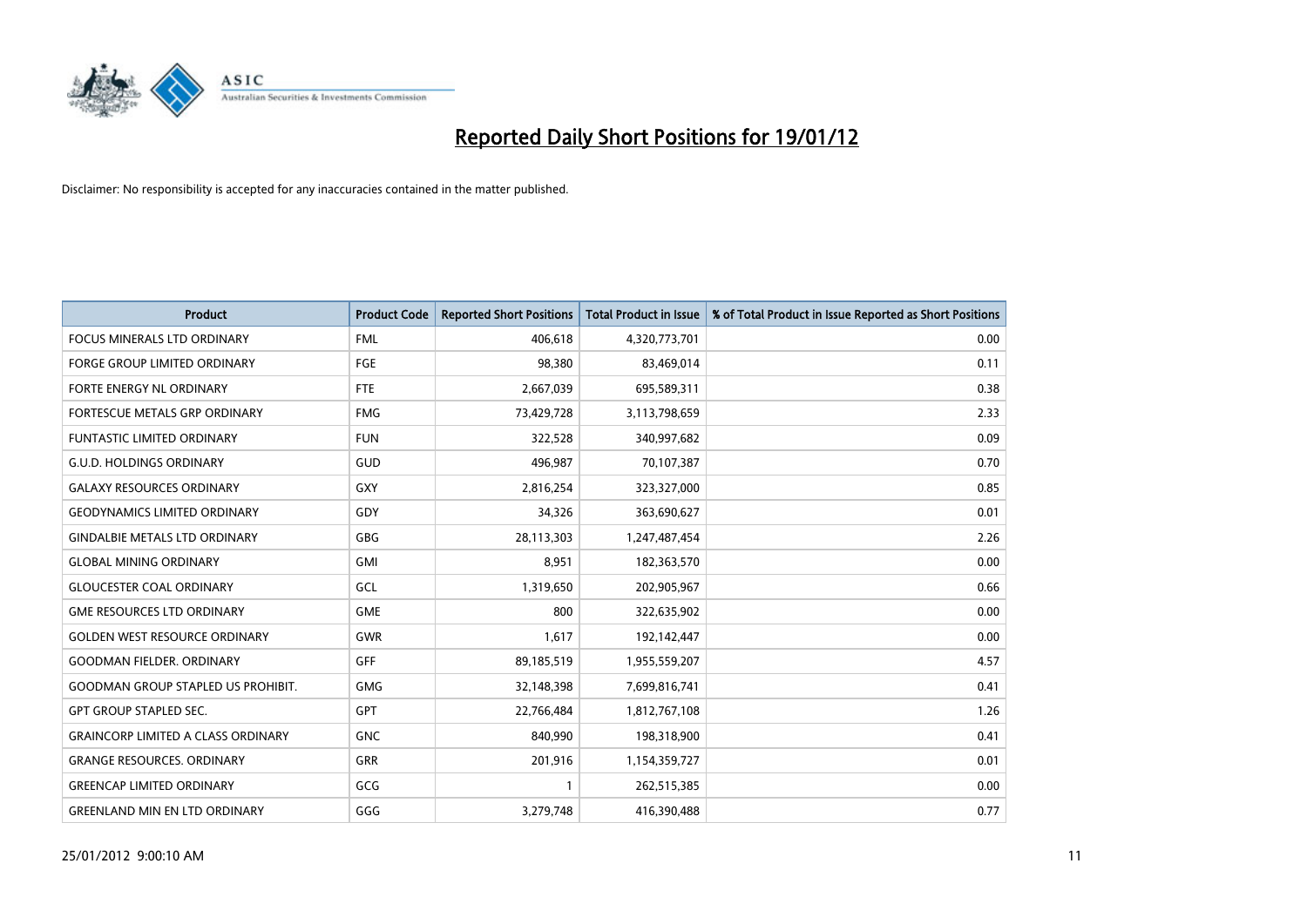

| <b>Product</b>                                   | <b>Product Code</b> | <b>Reported Short Positions</b> | <b>Total Product in Issue</b> | % of Total Product in Issue Reported as Short Positions |
|--------------------------------------------------|---------------------|---------------------------------|-------------------------------|---------------------------------------------------------|
| <b>GROWTHPOINT PROPERTY ORD/UNIT STAPLED SEC</b> | GOZ                 | 45,000                          | 291,904,374                   | 0.02                                                    |
| <b>GRYPHON MINERALS LTD ORDINARY</b>             | <b>GRY</b>          | 1,137,891                       | 348,164,983                   | 0.33                                                    |
| <b>GUILDFORD COAL LTD ORDINARY</b>               | <b>GUF</b>          | 1,307,971                       | 230,523,734                   | 0.57                                                    |
| <b>GUINNESS PEAT GROUP. CDI 1:1</b>              | <b>GPG</b>          | 54                              | 282,039,580                   | 0.00                                                    |
| <b>GUNNS LIMITED ORDINARY</b>                    | <b>GNS</b>          | 42,437,908                      | 848,401,559                   | 4.98                                                    |
| <b>GWA GROUP LTD ORDINARY</b>                    | <b>GWA</b>          | 11,532,052                      | 301,525,014                   | 3.80                                                    |
| HARVEY NORMAN ORDINARY                           | <b>HVN</b>          | 64,098,597                      | 1,062,316,784                 | 6.04                                                    |
| HASTIE GROUP LIMITED ORDINARY                    | <b>HST</b>          | 232,234                         | 137,353,504                   | 0.16                                                    |
| HASTINGS DIVERSIFIED STAPLED SECURITY            | <b>HDF</b>          | 1,842,011                       | 530,001,072                   | 0.35                                                    |
| <b>HAVILAH RESOURCES NL ORDINARY</b>             | <b>HAV</b>          | 60,277                          | 100,760,877                   | 0.06                                                    |
| HEARTWARE INT INC CDI 35:1                       | <b>HIN</b>          | 272,008                         | 43,772,855                    | 0.62                                                    |
| <b>HENDERSON GROUP CDI 1:1</b>                   | <b>HGG</b>          | 11,991,189                      | 666,703,844                   | 1.79                                                    |
| HFA HOLDINGS LIMITED ORDINARY                    | <b>HFA</b>          | 16,273                          | 117,332,831                   | 0.01                                                    |
| <b>HIGHLANDS PACIFIC ORDINARY</b>                | <b>HIG</b>          | 2,459,484                       | 686,082,148                   | 0.36                                                    |
| HILLGROVE RES LTD ORDINARY                       | <b>HGO</b>          | 8,173,980                       | 793,698,575                   | 1.02                                                    |
| HILLS HOLDINGS LTD ORDINARY                      | HIL                 | 3,710,625                       | 246,349,244                   | 1.51                                                    |
| HORIZON OIL LIMITED ORDINARY                     | <b>HZN</b>          | 21,972,353                      | 1,130,811,515                 | 1.94                                                    |
| HUNNU COAL LIMITED ORDINARY                      | <b>HUN</b>          | 14,613                          | 218,565,002                   | 0.00                                                    |
| <b>ICON ENERGY LIMITED ORDINARY</b>              | <b>ICN</b>          | 4,130                           | 469,301,394                   | 0.00                                                    |
| <b>IINET LIMITED ORDINARY</b>                    | <b>IIN</b>          | 107,668                         | 148,896,183                   | 0.07                                                    |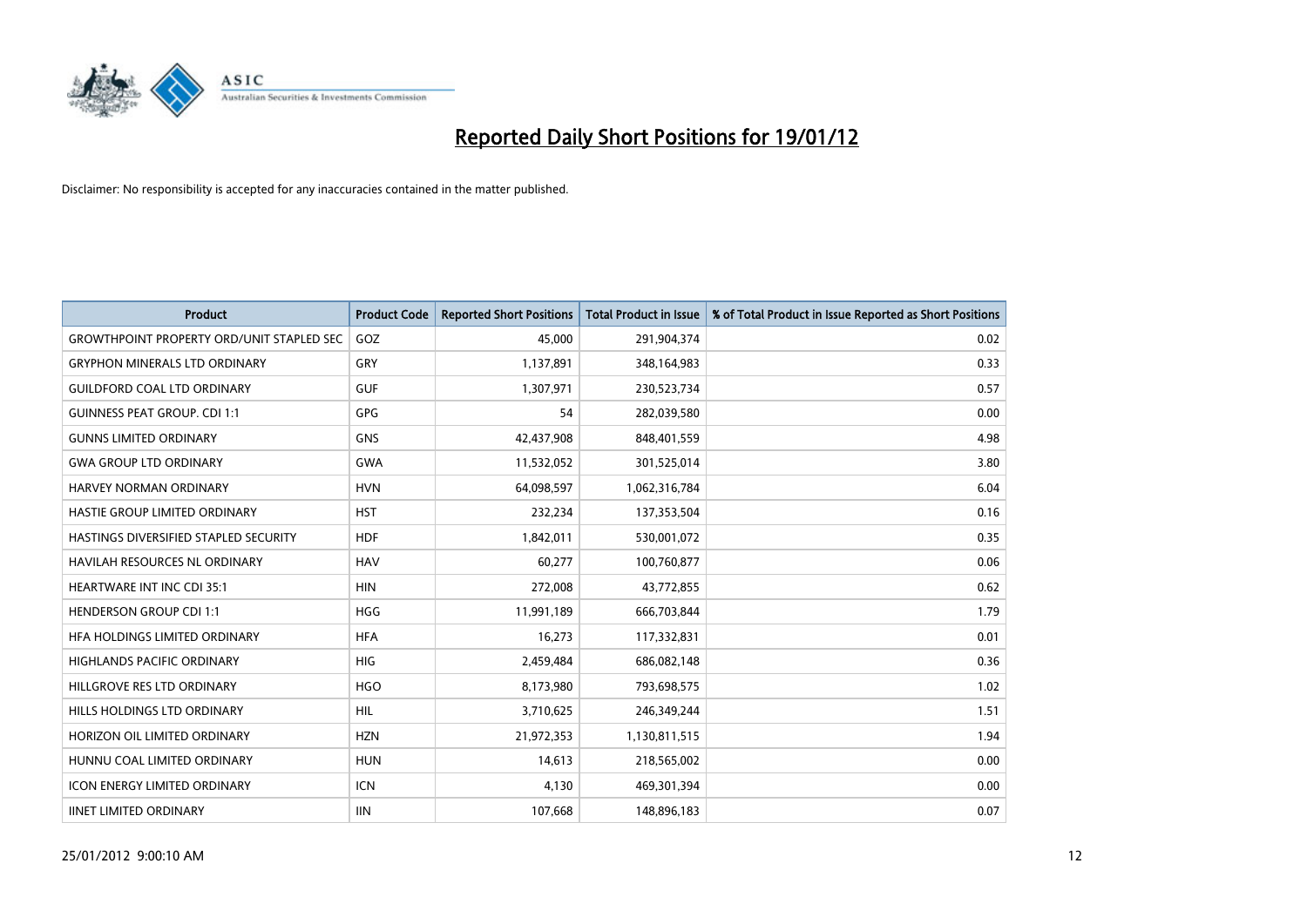

| <b>Product</b>                                | <b>Product Code</b> | <b>Reported Short Positions</b> | <b>Total Product in Issue</b> | % of Total Product in Issue Reported as Short Positions |
|-----------------------------------------------|---------------------|---------------------------------|-------------------------------|---------------------------------------------------------|
| <b>ILUKA RESOURCES ORDINARY</b>               | ILU                 | 17,052,902                      | 418,700,517                   | 4.03                                                    |
| <b>IMDEX LIMITED ORDINARY</b>                 | <b>IMD</b>          | 950,939                         | 205,055,435                   | 0.47                                                    |
| IMF (AUSTRALIA) LTD ORDINARY                  | <b>IMF</b>          | 329,821                         | 123,828,193                   | 0.26                                                    |
| IMX RESOURCES LTD ORDINARY                    | <b>IXR</b>          | 20,000                          | 262,612,803                   | 0.01                                                    |
| <b>INCITEC PIVOT ORDINARY</b>                 | IPL                 | 4,033,563                       | 1,628,730,107                 | 0.24                                                    |
| <b>INDEPENDENCE GROUP ORDINARY</b>            | <b>IGO</b>          | 6,429,008                       | 232,525,035                   | 2.77                                                    |
| <b>INDOPHIL RESOURCES ORDINARY</b>            | <b>IRN</b>          | 1,171,254                       | 1,062,104,527                 | 0.09                                                    |
| <b>INDUSTREA LIMITED ORDINARY</b>             | IDL                 | 942,616                         | 368,992,435                   | 0.25                                                    |
| <b>INFIGEN ENERGY STAPLED SECURITIES</b>      | <b>IFN</b>          | 5,512,626                       | 762,265,972                   | 0.73                                                    |
| ING RE COM GROUP STAPLED SECURITIES           | ILF.                | 3,583                           | 441,029,194                   | 0.00                                                    |
| <b>INSURANCE AUSTRALIA ORDINARY</b>           | <b>IAG</b>          | 6,268,732                       | 2,079,034,021                 | 0.27                                                    |
| <b>INTEGRA MINING LTD, ORDINARY</b>           | IGR                 | 5,083,021                       | 846,293,881                   | 0.61                                                    |
| <b>INTREPID MINES ORDINARY</b>                | <b>IAU</b>          | 3,405,632                       | 523,813,947                   | 0.65                                                    |
| <b>INVESTA OFFICE FUND STAPLED SECURITIES</b> | <b>IOF</b>          | 7,863,399                       | 2,657,463,999                 | 0.27                                                    |
| <b>INVOCARE LIMITED ORDINARY</b>              | <b>IVC</b>          | 1,899,713                       | 110,030,298                   | 1.72                                                    |
| ION LIMITED ORDINARY                          | <b>ION</b>          | 164,453                         | 256,365,105                   | 0.06                                                    |
| <b>IOOF HOLDINGS LTD ORDINARY</b>             | IFL                 | 874,699                         | 229,794,395                   | 0.39                                                    |
| <b>IRESS MARKET TECH. ORDINARY</b>            | <b>IRE</b>          | 1,434,263                       | 127,036,010                   | 1.12                                                    |
| <b>IRON ORE HOLDINGS ORDINARY</b>             | <b>IOH</b>          | 14,525                          | 166,087,005                   | 0.01                                                    |
| ISHARES MSCI AUS 200 ISHARES MSCI AUS 200     | <b>IOZ</b>          | 74.090                          | 2,927,373                     | 2.53                                                    |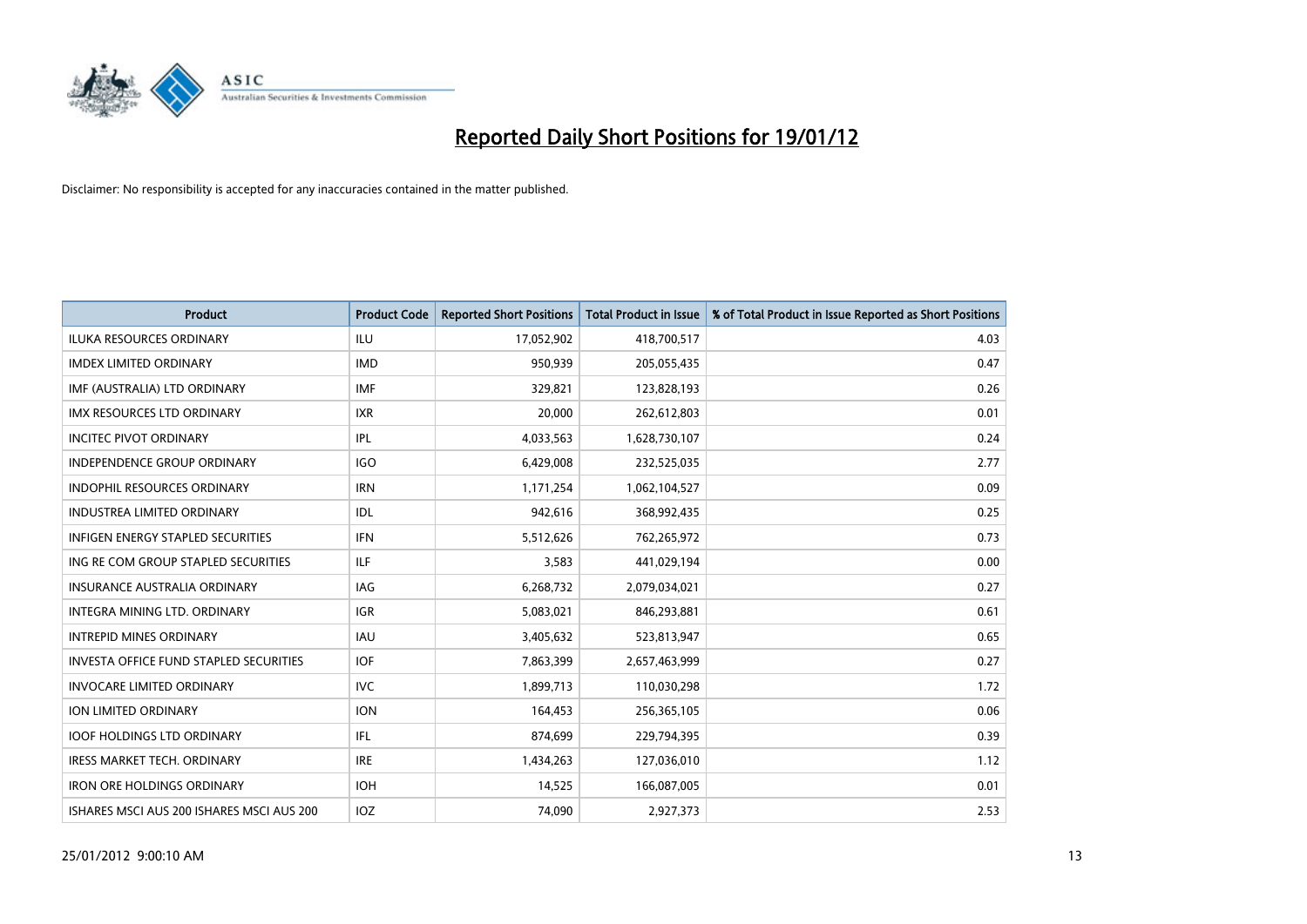

| <b>Product</b>                            | <b>Product Code</b> | <b>Reported Short Positions</b> | <b>Total Product in Issue</b> | % of Total Product in Issue Reported as Short Positions |
|-------------------------------------------|---------------------|---------------------------------|-------------------------------|---------------------------------------------------------|
| ISHARES S&P HIGH DIV ISHARES S&P HIGH DIV | <b>IHD</b>          | 99,554                          | 2,503,027                     | 3.98                                                    |
| ISHARES SMALL ORDS ISHARES SMALL ORDS     | <b>ISO</b>          | 931,556                         | 5,403,165                     | 17.24                                                   |
| <b>IVANHOE AUSTRALIA ORDINARY</b>         | <b>IVA</b>          | 2,164,676                       | 552,385,295                   | 0.37                                                    |
| JAMES HARDIE INDUST CHESS DEPOSITARY INT  | <b>IHX</b>          | 17,615,070                      | 435,746,077                   | 4.03                                                    |
| <b>JAMESON RESOURCES ORDINARY</b>         | <b>JAL</b>          | 1,600,000                       | 142,001,227                   | 1.13                                                    |
| <b>JB HI-FI LIMITED ORDINARY</b>          | <b>IBH</b>          | 22,131,048                      | 98,833,643                    | 22.41                                                   |
| <b>KAGARA LTD ORDINARY</b>                | KZL                 | 13,365,128                      | 798,953,117                   | 1.67                                                    |
| KAROON GAS AUSTRALIA ORDINARY             | <b>KAR</b>          | 2,891,960                       | 221,420,769                   | 1.30                                                    |
| KATHMANDU HOLD LTD ORDINARY               | <b>KMD</b>          | 1,364,232                       | 200,000,000                   | 0.68                                                    |
| <b>KBL MINING LIMITED ORDINARY</b>        | <b>KBL</b>          | 1,820                           | 168,032,869                   | 0.00                                                    |
| <b>KEYBRIDGE CAPITAL ORDINARY</b>         | <b>KBC</b>          | 6,000                           | 172,070,564                   | 0.00                                                    |
| KINGSGATE CONSOLID. ORDINARY              | <b>KCN</b>          | 3,712,939                       | 140,872,908                   | 2.64                                                    |
| KINGSROSE MINING LTD ORDINARY             | <b>KRM</b>          | 128,113                         | 271,985,968                   | 0.04                                                    |
| LEIGHTON HOLDINGS ORDINARY                | LEI                 | 6,428,287                       | 337,087,596                   | 1.86                                                    |
| LEND LEASE GROUP UNIT/ORD STAPLED         | <b>LLC</b>          | 1,920,230                       | 571,804,090                   | 0.31                                                    |
| LINC ENERGY LTD ORDINARY                  | <b>LNC</b>          | 13,267,493                      | 504,487,631                   | 2.61                                                    |
| LIQUEFIED NATURAL ORDINARY                | LNG                 | 272,800                         | 267,699,015                   | 0.10                                                    |
| LYNAS CORPORATION ORDINARY                | <b>LYC</b>          | 132,326,624                     | 1,713,846,913                 | 7.75                                                    |
| M2 TELECOMMUNICATION ORDINARY             | <b>MTU</b>          | 310,127                         | 124,493,385                   | 0.24                                                    |
| <b>MACMAHON HOLDINGS ORDINARY</b>         | <b>MAH</b>          | 2,584,957                       | 738,631,705                   | 0.36                                                    |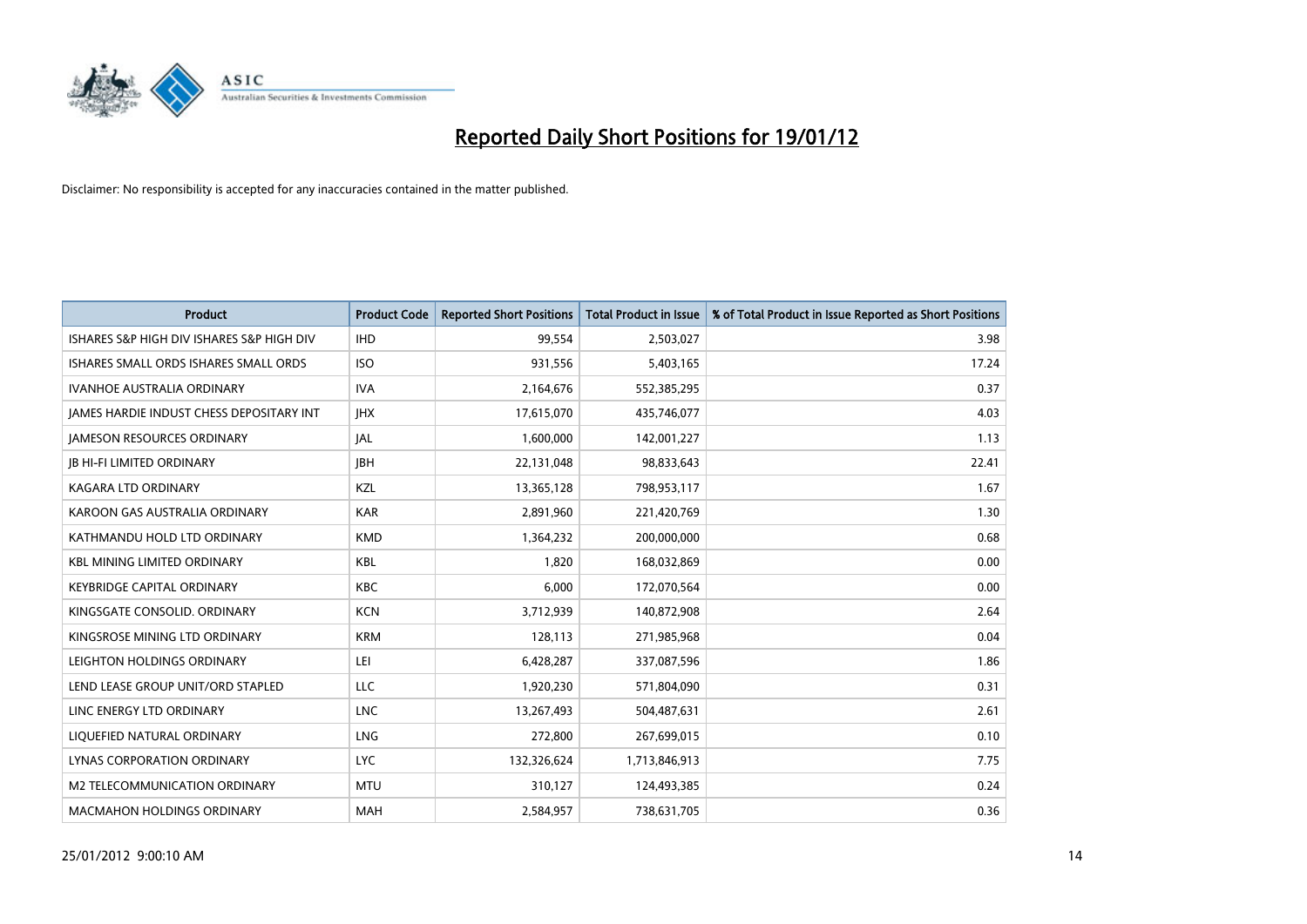

| <b>Product</b>                        | <b>Product Code</b> | <b>Reported Short Positions</b> | <b>Total Product in Issue</b> | % of Total Product in Issue Reported as Short Positions |
|---------------------------------------|---------------------|---------------------------------|-------------------------------|---------------------------------------------------------|
| MACO ATLAS ROADS GRP ORDINARY STAPLED | <b>MQA</b>          | 12,620,268                      | 464,279,594                   | 2.72                                                    |
| MACQUARIE GROUP LTD ORDINARY          | <b>MOG</b>          | 7,772,402                       | 348,580,949                   | 2.23                                                    |
| <b>MARENGO MINING ORDINARY</b>        | <b>MGO</b>          | 39,850                          | 1,002,399,863                 | 0.00                                                    |
| MATRIX C & E LTD ORDINARY             | <b>MCE</b>          | 602,593                         | 77,081,507                    | 0.77                                                    |
| MCMILLAN SHAKESPEARE ORDINARY         | <b>MMS</b>          | 94,351                          | 70,639,319                    | 0.13                                                    |
| MCPHERSON'S LTD ORDINARY              | <b>MCP</b>          | 15,360                          | 72,401,758                    | 0.02                                                    |
| MEDUSA MINING LTD ORDINARY            | <b>MML</b>          | 1,262,805                       | 188,903,911                   | 0.67                                                    |
| MELBOURNE IT LIMITED ORDINARY         | <b>MLB</b>          | 136,142                         | 81,352,178                    | 0.17                                                    |
| MEO AUSTRALIA LTD ORDINARY            | <b>MEO</b>          | 11,406,326                      | 539,913,260                   | 2.11                                                    |
| <b>MERMAID MARINE ORDINARY</b>        | <b>MRM</b>          | 301,794                         | 217,833,136                   | 0.14                                                    |
| MESOBLAST LIMITED ORDINARY            | <b>MSB</b>          | 7,206,870                       | 282,288,361                   | 2.58                                                    |
| METALS X LIMITED ORDINARY             | <b>MLX</b>          | 665,340                         | 1,324,600,410                 | 0.06                                                    |
| METCASH LIMITED ORDINARY              | <b>MTS</b>          | 30,703,064                      | 771,345,864                   | 3.94                                                    |
| METGASCO LIMITED ORDINARY             | <b>MEL</b>          | 333,298                         | 338,592,672                   | 0.10                                                    |
| METMINCO LIMITED ORDINARY             | <b>MNC</b>          | 3,145,548                       | 1,749,541,573                 | 0.18                                                    |
| MHM METALS LIMITED ORDINARY           | <b>MHM</b>          | 13,100                          | 103,785,343                   | 0.01                                                    |
| MICLYN EXP OFFSHR ORDINARY            | <b>MIO</b>          | 19,297                          | 278,515,705                   | 0.01                                                    |
| MINCOR RESOURCES NL ORDINARY          | <b>MCR</b>          | 1,034,010                       | 195,818,871                   | 0.52                                                    |
| MINEMAKERS LIMITED ORDINARY           | <b>MAK</b>          | 34,112                          | 228,236,727                   | 0.01                                                    |
| MINERAL DEPOSITS ORDINARY             | <b>MDL</b>          | 134,851                         | 83,538,786                    | 0.16                                                    |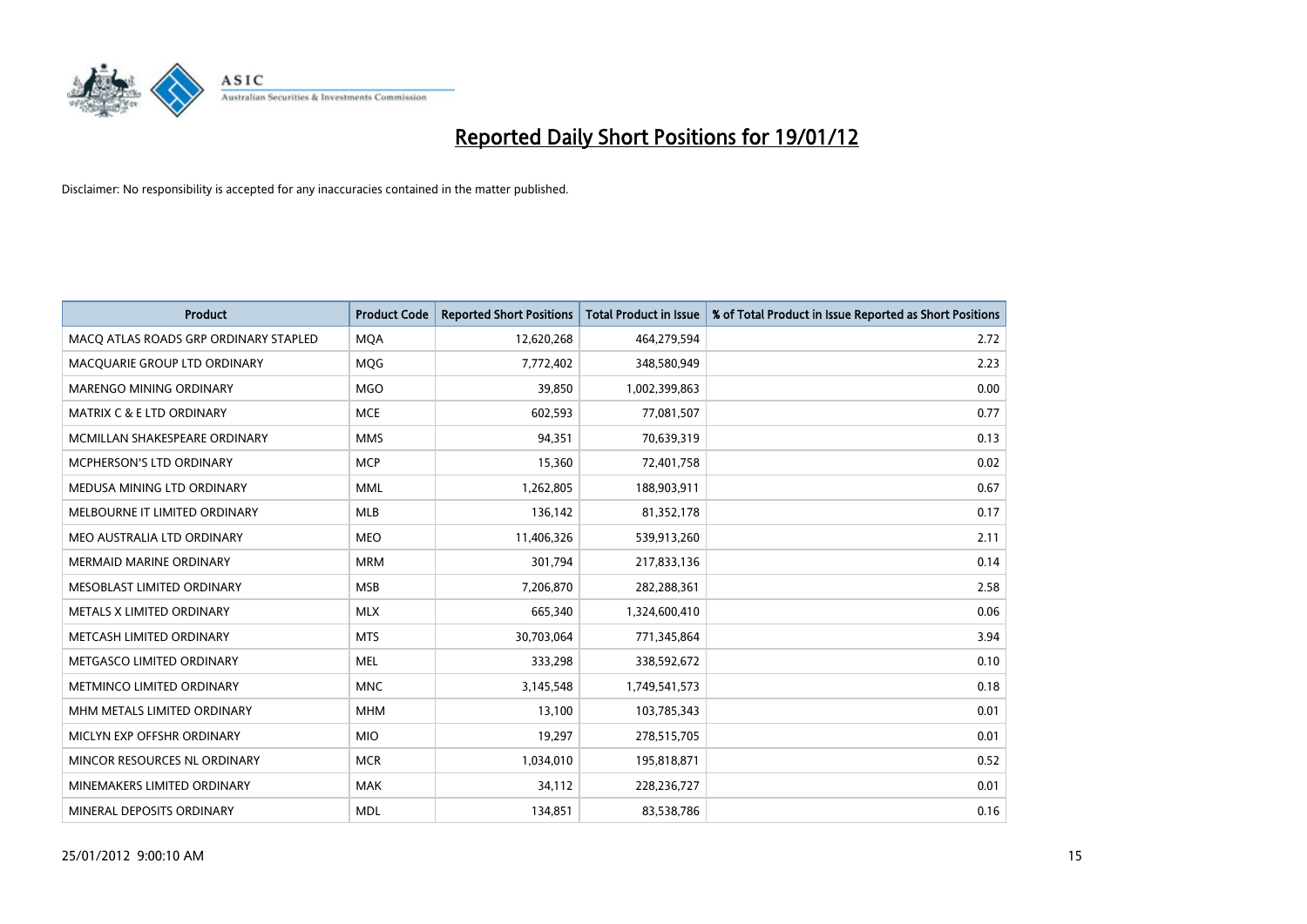

| <b>Product</b>                  | <b>Product Code</b> | <b>Reported Short Positions</b> | <b>Total Product in Issue</b> | % of Total Product in Issue Reported as Short Positions |
|---------------------------------|---------------------|---------------------------------|-------------------------------|---------------------------------------------------------|
| MINERAL RESOURCES, ORDINARY     | <b>MIN</b>          | 867,517                         | 184,698,489                   | 0.46                                                    |
| MIRABELA NICKEL LTD ORDINARY    | <b>MBN</b>          | 12,476,115                      | 491,781,237                   | 2.53                                                    |
| MIRVAC GROUP STAPLED SECURITIES | <b>MGR</b>          | 23,657,222                      | 3,416,996,915                 | 0.64                                                    |
| MOLOPO ENERGY LTD ORDINARY      | <b>MPO</b>          | 873,775                         | 245,579,810                   | 0.35                                                    |
| MOLY MINES LIMITED ORDINARY     | <b>MOL</b>          | 81,209                          | 384,893,989                   | 0.02                                                    |
| MONADELPHOUS GROUP ORDINARY     | <b>MND</b>          | 1,601,171                       | 88,674,327                    | 1.81                                                    |
| MORTGAGE CHOICE LTD ORDINARY    | MOC                 | 2,039,313                       | 119,948,255                   | 1.70                                                    |
| MOUNT GIBSON IRON ORDINARY      | <b>MGX</b>          | 4,817,314                       | 1,082,570,693                 | 0.44                                                    |
| MSF SUGAR LIMITED ORDINARY      | <b>MSF</b>          | 14,542                          | 69,248,422                    | 0.02                                                    |
| MULTIPLEX SITES SITES           | <b>MXUPA</b>        | 22                              | 4,500,000                     | 0.00                                                    |
| MURCHISON METALS LTD ORDINARY   | <b>MMX</b>          | 5,814,199                       | 442,771,024                   | 1.30                                                    |
| MYER HOLDINGS LTD ORDINARY      | <b>MYR</b>          | 75,309,389                      | 583,384,551                   | 12.87                                                   |
| <b>MYSTATE LIMITED ORDINARY</b> | <b>MYS</b>          | 3,638                           | 86,963,862                    | 0.00                                                    |
| NATIONAL AUST. BANK ORDINARY    | <b>NAB</b>          | 14,615,113                      | 2,238,481,005                 | 0.63                                                    |
| NATURAL FUEL LIMITED ORDINARY   | <b>NFL</b>          | 1                               | 1,121,912                     | 0.00                                                    |
| NAVIGATOR RESOURCES ORDINARY    | <b>NAV</b>          | 500                             | 2,222,216,576                 | 0.00                                                    |
| NAVITAS LIMITED ORDINARY        | <b>NVT</b>          | 4,327,677                       | 375,318,628                   | 1.12                                                    |
| NEPTUNE MARINE ORDINARY         | <b>NMS</b>          | 182,253                         | 1,748,545,632                 | 0.01                                                    |
| NEWCREST MINING ORDINARY        | <b>NCM</b>          | 1,691,185                       | 765,849,811                   | 0.21                                                    |
| NEWS CORP A NON-VOTING CDI      | <b>NWSLV</b>        | 3,055,673                       | 1,682,245,446                 | 0.18                                                    |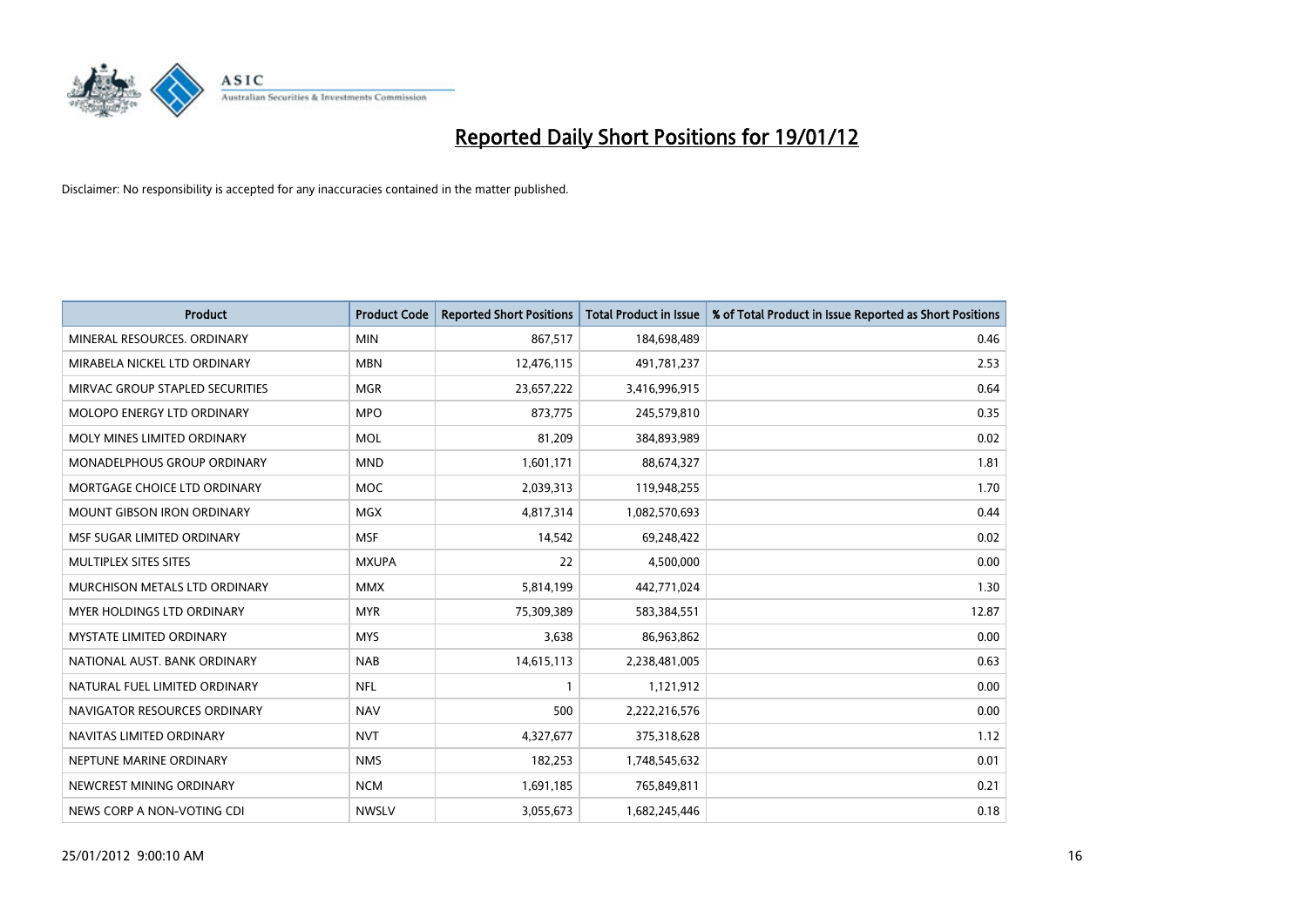

| <b>Product</b>                        | <b>Product Code</b> | <b>Reported Short Positions</b> | <b>Total Product in Issue</b> | % of Total Product in Issue Reported as Short Positions |
|---------------------------------------|---------------------|---------------------------------|-------------------------------|---------------------------------------------------------|
| NEWS CORP B VOTING CDI                | <b>NWS</b>          | 3,599,405                       | 798,520,953                   | 0.46                                                    |
| NEXBIS LIMITED ORDINARY               | <b>NBS</b>          | 63,733                          | 798,356,704                   | 0.01                                                    |
| NEXTDC LIMITED ORDINARY               | <b>NXT</b>          | 2,034                           | 123,533,558                   | 0.00                                                    |
| NEXUS ENERGY LIMITED ORDINARY         | <b>NXS</b>          | 6,911,048                       | 1,326,821,159                 | 0.52                                                    |
| NIB HOLDINGS LIMITED ORDINARY         | <b>NHF</b>          | 120,188                         | 466,733,110                   | 0.02                                                    |
| NIDO PETROLEUM ORDINARY               | <b>NDO</b>          | 105,293                         | 1,389,163,151                 | 0.01                                                    |
| NOBLE MINERAL RES ORDINARY            | <b>NMG</b>          | 1,345,722                       | 523,312,570                   | 0.25                                                    |
| NORTHERN IRON LTD ORDINARY            | <b>NFE</b>          | 815,155                         | 369,980,113                   | 0.21                                                    |
| NRW HOLDINGS LIMITED ORDINARY         | <b>NWH</b>          | 985,372                         | 278,888,011                   | 0.35                                                    |
| NUCOAL RESOURCES LTD ORDINARY         | <b>NCR</b>          | 12,697                          | 441,150,707                   | 0.00                                                    |
| NUFARM LIMITED ORDINARY               | <b>NUF</b>          | 3,929,568                       | 262,018,057                   | 1.51                                                    |
| <b>OAKTON LIMITED ORDINARY</b>        | <b>OKN</b>          | 600,155                         | 93,800,235                    | 0.64                                                    |
| OCEANAGOLD CORP. CHESS DEPOSITARY INT | <b>OGC</b>          | 817,361                         | 262,656,605                   | 0.31                                                    |
| OCEANIA CAPITAL LTD ORDINARY          | <b>OCP</b>          | 2,500                           | 91,921,295                    | 0.00                                                    |
| OIL SEARCH LTD ORDINARY               | OSH                 | 7,820,665                       | 1,325,155,171                 | 0.58                                                    |
| OM HOLDINGS LIMITED ORDINARY          | OMH                 | 6,493,524                       | 504,105,150                   | 1.29                                                    |
| ONESTEEL LIMITED ORDINARY             | OST                 | 61,882,540                      | 1,342,393,583                 | 4.61                                                    |
| ORICA LIMITED ORDINARY                | ORI                 | 3,550,817                       | 365,007,037                   | 0.95                                                    |
| ORIGIN ENERGY ORDINARY                | <b>ORG</b>          | 2,444,922                       | 1,086,168,298                 | 0.22                                                    |
| OROCOBRE LIMITED ORDINARY             | <b>ORE</b>          | 81,280                          | 103,195,029                   | 0.08                                                    |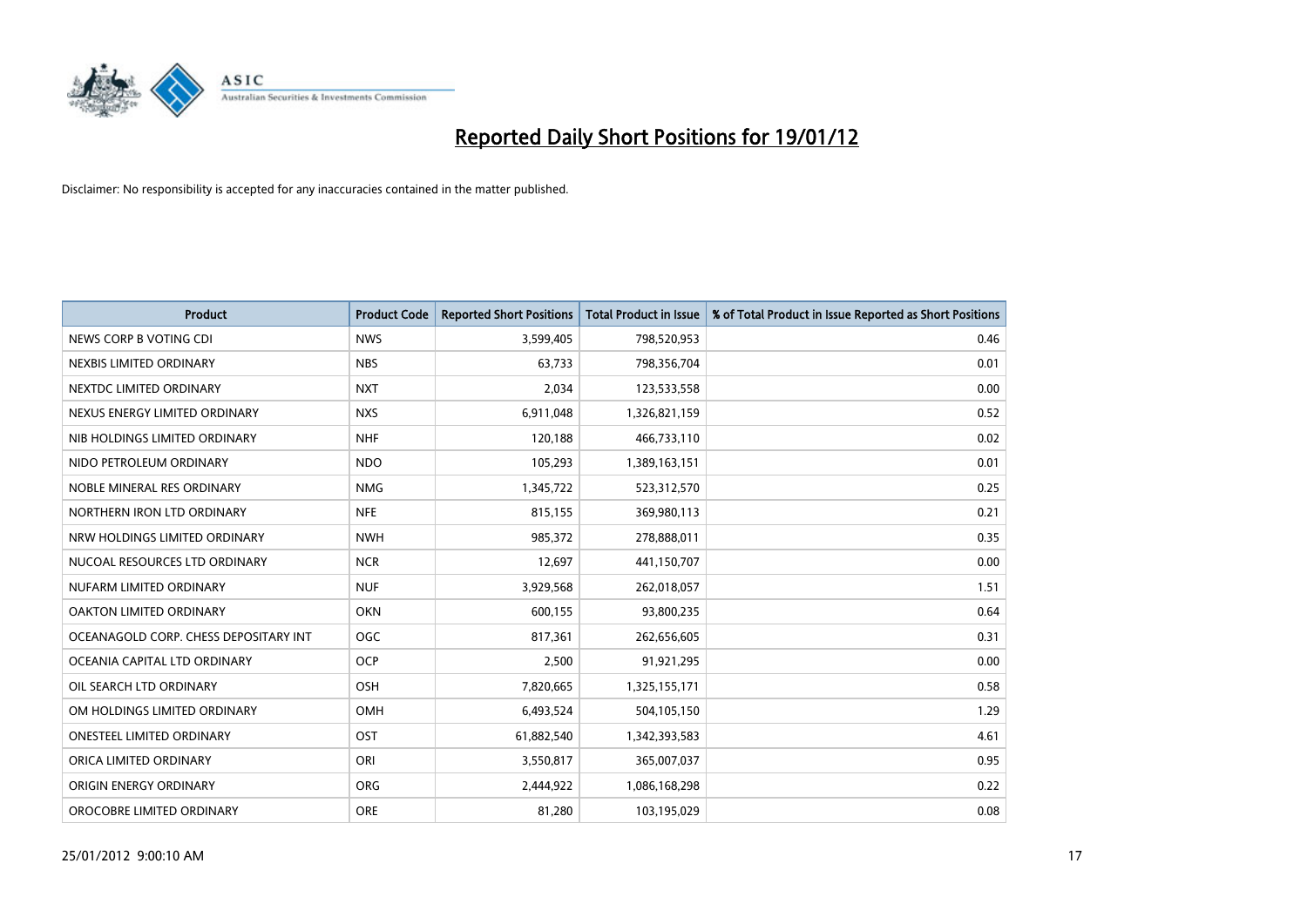

| <b>Product</b>                | <b>Product Code</b> | <b>Reported Short Positions</b> | <b>Total Product in Issue</b> | % of Total Product in Issue Reported as Short Positions |
|-------------------------------|---------------------|---------------------------------|-------------------------------|---------------------------------------------------------|
| OROTONGROUP LIMITED ORDINARY  | ORL                 | 79,079                          | 40,880,902                    | 0.19                                                    |
| OTTO ENERGY LIMITED ORDINARY  | OEL                 | 109,204                         | 1,138,290,071                 | 0.01                                                    |
| OZ MINERALS ORDINARY          | OZL                 | 9,541,527                       | 314,821,850                   | 3.01                                                    |
| PACIFIC BRANDS ORDINARY       | <b>PBG</b>          | 6,984,994                       | 912,915,695                   | 0.76                                                    |
| PALADIN ENERGY LTD ORDINARY   | <b>PDN</b>          | 23,281,565                      | 835,484,064                   | 2.78                                                    |
| PANAUST LIMITED ORDINARY      | <b>PNA</b>          | 13,149,665                      | 596,278,014                   | 2.21                                                    |
| PANORAMIC RESOURCES ORDINARY  | PAN                 | 666,415                         | 207,050,710                   | 0.31                                                    |
| PAPERLINX LIMITED ORDINARY    | <b>PPX</b>          | 1,600,144                       | 609,280,761                   | 0.26                                                    |
| PAPILLON RES LTD ORDINARY     | PIR                 | 197,737                         | 215,133,794                   | 0.09                                                    |
| PATTIES FOODS LTD ORDINARY    | <b>PFL</b>          | $\mathbf{1}$                    | 138,989,223                   | 0.00                                                    |
| PEET LIMITED ORDINARY         | <b>PPC</b>          | 79,382                          | 320,170,604                   | 0.03                                                    |
| PENINSULA ENERGY LTD ORDINARY | <b>PEN</b>          | 5,000                           | 2,136,025,262                 | 0.00                                                    |
| PERILYA LIMITED ORDINARY      | PEM                 | 2,334                           | 769,316,426                   | 0.00                                                    |
| PERPETUAL LIMITED ORDINARY    | <b>PPT</b>          | 2,476,274                       | 41,980,678                    | 5.90                                                    |
| PERSEUS MINING LTD ORDINARY   | PRU                 | 2,992,064                       | 456,477,088                   | 0.63                                                    |
| PETSEC ENERGY ORDINARY        | <b>PSA</b>          | 223,332                         | 235,283,622                   | 0.09                                                    |
| PHARMAXIS LTD ORDINARY        | <b>PXS</b>          | 1,987,044                       | 305,890,989                   | 0.65                                                    |
| PHOTON GROUP LTD ORDINARY     | <b>PGA</b>          | 250,510                         | 1,540,886,866                 | 0.02                                                    |
| PLATINUM ASSET ORDINARY       | <b>PTM</b>          | 6,466,542                       | 561,347,878                   | 1.14                                                    |
| PLATINUM AUSTRALIA ORDINARY   | PLA                 | 2,294,459                       | 453,380,039                   | 0.50                                                    |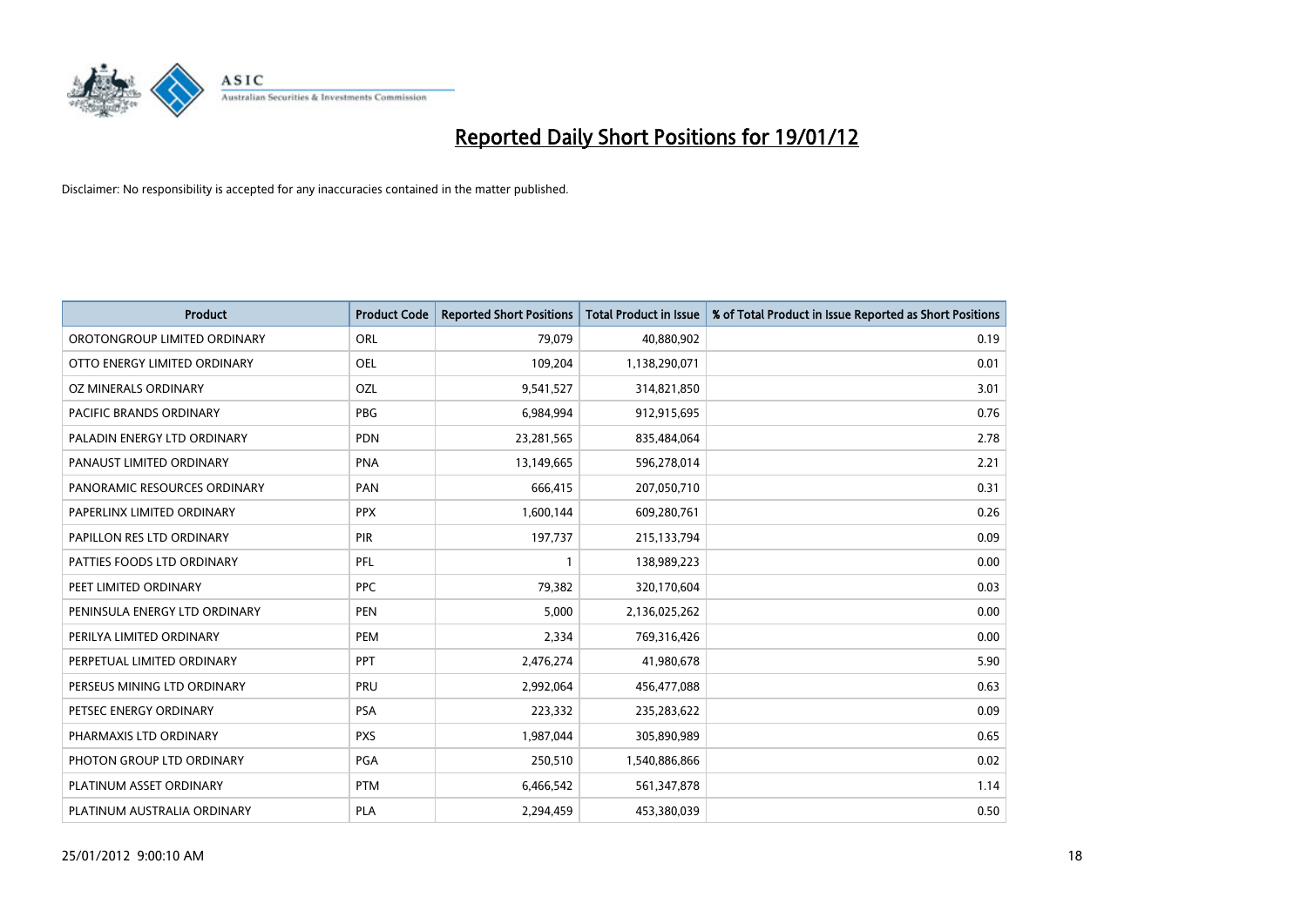

| <b>Product</b>                      | <b>Product Code</b> | <b>Reported Short Positions</b> | <b>Total Product in Issue</b> | % of Total Product in Issue Reported as Short Positions |
|-------------------------------------|---------------------|---------------------------------|-------------------------------|---------------------------------------------------------|
| PLATINUM AUSTRALIA RIGHTS 24-JAN-12 | <b>PLARA</b>        | 10,872                          | 45,338,004                    | 0.03                                                    |
| PLATINUM CAPITAL LTD ORDINARY       | <b>PMC</b>          | $\mathbf{1}$                    | 165,756,878                   | 0.00                                                    |
| PMP LIMITED ORDINARY                | <b>PMP</b>          | 28,855                          | 326,662,253                   | 0.01                                                    |
| PORT BOUVARD LIMITED ORDINARY       | PBD                 | 6,754                           | 593,868,295                   | 0.00                                                    |
| PREMIER INVESTMENTS ORDINARY        | <b>PMV</b>          | 821,679                         | 155,062,831                   | 0.52                                                    |
| PRIMA BIOMED LTD ORDINARY           | <b>PRR</b>          | 4,593,967                       | 1,041,704,654                 | 0.44                                                    |
| PRIMARY HEALTH CARE ORDINARY        | <b>PRY</b>          | 9,109,182                       | 500,336,679                   | 1.81                                                    |
| PRIME MEDIA GRP LTD ORDINARY        | PRT                 | $\overline{2}$                  | 366,330,303                   | 0.00                                                    |
| PRIMEAG AUSTRALIA ORDINARY          | PAG                 | 65.060                          | 266,394,444                   | 0.03                                                    |
| PROGEN PHARMACEUTIC ORDINARY        | PGL                 | 151,596                         | 24,709,097                    | 0.61                                                    |
| PROGRAMMED ORDINARY                 | <b>PRG</b>          | 532,963                         | 118,169,908                   | 0.43                                                    |
| <b>PSIVIDA CORP CDI 1:1</b>         | <b>PVA</b>          | 6,878                           | 8,866,773                     | 0.08                                                    |
| <b>QANTAS AIRWAYS ORDINARY</b>      | QAN                 | 34,248,742                      | 2,265,123,620                 | 1.51                                                    |
| OBE INSURANCE GROUP ORDINARY        | <b>OBE</b>          | 20,211,659                      | 1,115,545,692                 | 1.80                                                    |
| OR NATIONAL LIMITED ORDINARY        | <b>ORN</b>          | 16,595,257                      | 2,440,000,000                 | 0.65                                                    |
| ORXPHARMA LTD ORDINARY              | <b>QRX</b>          | 560,916                         | 144,278,190                   | 0.39                                                    |
| <b>QUBE LOGISTICS HLDG ORDINARY</b> | QUB                 | 3,798,778                       | 889,404,644                   | 0.43                                                    |
| RAMELIUS RESOURCES ORDINARY         | <b>RMS</b>          | 454,618                         | 335,775,519                   | 0.16                                                    |
| RAMSAY HEALTH CARE ORDINARY         | <b>RHC</b>          | 1,736,228                       | 202,081,252                   | 0.83                                                    |
| <b>RCR TOMLINSON ORDINARY</b>       | <b>RCR</b>          | 68,067                          | 133,475,516                   | 0.05                                                    |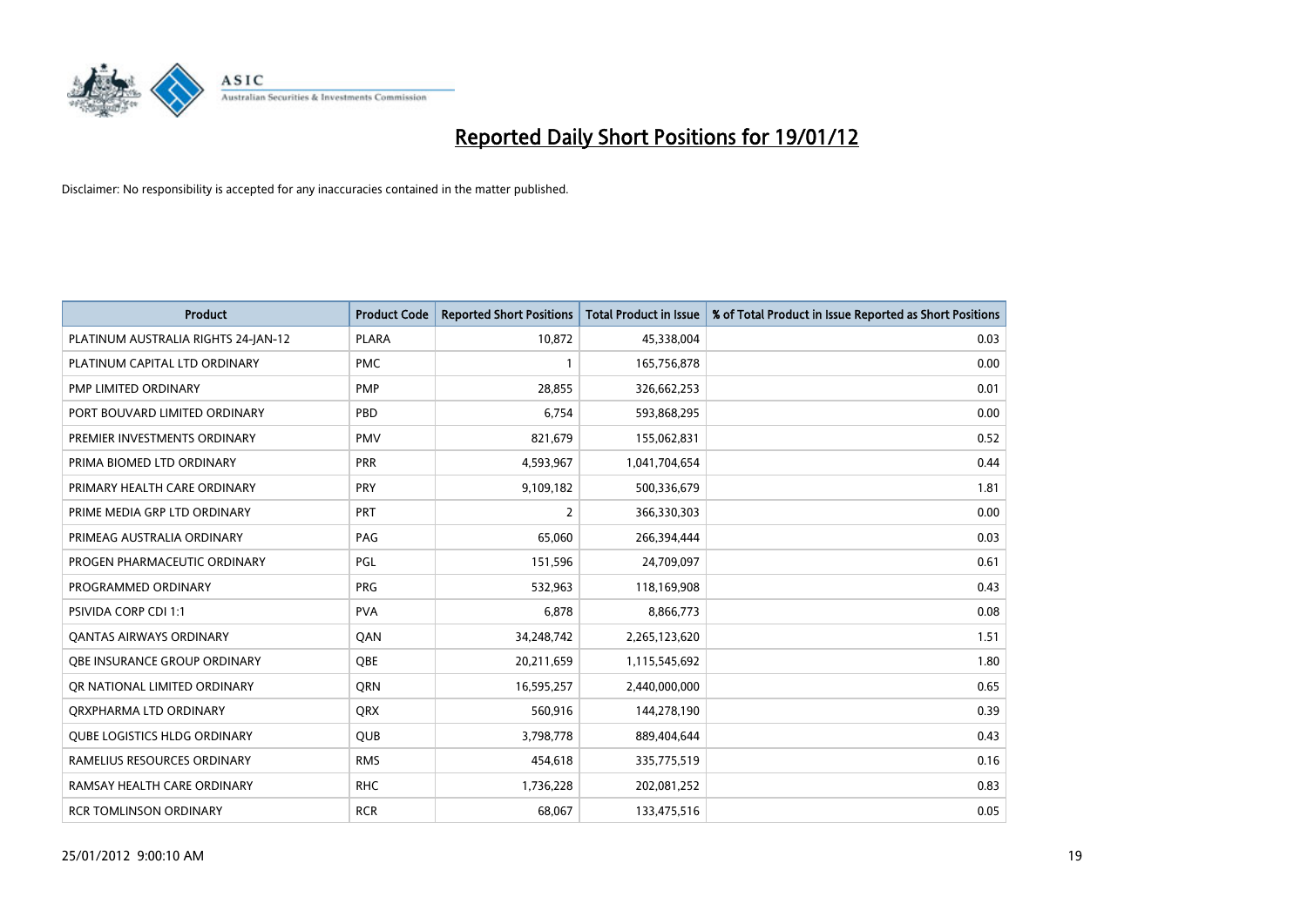

| <b>Product</b>                  | <b>Product Code</b> | <b>Reported Short Positions</b> | <b>Total Product in Issue</b> | % of Total Product in Issue Reported as Short Positions |
|---------------------------------|---------------------|---------------------------------|-------------------------------|---------------------------------------------------------|
| <b>REA GROUP ORDINARY</b>       | <b>REA</b>          | 364,911                         | 131,714,699                   | 0.27                                                    |
| <b>RECKON LIMITED ORDINARY</b>  | <b>RKN</b>          | 811,500                         | 132,839,672                   | 0.61                                                    |
| RED 5 LIMITED ORDINARY          | <b>RED</b>          | 137,337                         | 128,412,536                   | 0.11                                                    |
| RED EMPEROR RESOURCE ORDINARY   | <b>RMP</b>          | 1,000,000                       | 189,651,380                   | 0.53                                                    |
| <b>RED FORK ENERGY ORDINARY</b> | <b>RFE</b>          | 7,696                           | 310,229,853                   | 0.00                                                    |
| REDBANK ENERGY LTD ORDINARY     | <b>AEJ</b>          | 25                              | 786,287                       | 0.00                                                    |
| REED RESOURCES LTD ORDINARY     | <b>RDR</b>          | 1,208,187                       | 264,742,501                   | 0.45                                                    |
| REGIS RESOURCES ORDINARY        | <b>RRL</b>          | 703,700                         | 438,715,630                   | 0.16                                                    |
| RESMED INC CDI 10:1             | <b>RMD</b>          | 6,280,951                       | 1,556,242,300                 | 0.41                                                    |
| <b>RESOLUTE MINING ORDINARY</b> | <b>RSG</b>          | 2,318,231                       | 621,996,535                   | 0.36                                                    |
| RESOURCE GENERATION ORDINARY    | <b>RES</b>          | 157,911                         | 262,895,652                   | 0.06                                                    |
| RETAIL FOOD GROUP ORDINARY      | <b>RFG</b>          | 1,850                           | 108,229,282                   | 0.00                                                    |
| REVERSE CORP LIMITED ORDINARY   | <b>REF</b>          | 26,041                          | 92,382,175                    | 0.03                                                    |
| REX MINERALS LIMITED ORDINARY   | <b>RXM</b>          | 899,822                         | 153,635,519                   | 0.58                                                    |
| <b>RHG LIMITED ORDINARY</b>     | <b>RHG</b>          | 31,776                          | 308,483,177                   | 0.01                                                    |
| <b>RIALTO ENERGY ORDINARY</b>   | <b>RIA</b>          | 156,079                         | 375,006,264                   | 0.04                                                    |
| RIO TINTO LIMITED ORDINARY      | <b>RIO</b>          | 26,975,094                      | 435,758,720                   | 6.19                                                    |
| RIVERCITY MOTORWAY STAPLED      | <b>RCY</b>          | 132,000                         | 957,010,115                   | 0.01                                                    |
| ROC OIL COMPANY ORDINARY        | <b>ROC</b>          | 2,175,220                       | 682,506,352                   | 0.32                                                    |
| ROYAL WOLF HOLDINGS ORDINARY    | <b>RWH</b>          | 60,000                          | 100,387,052                   | 0.06                                                    |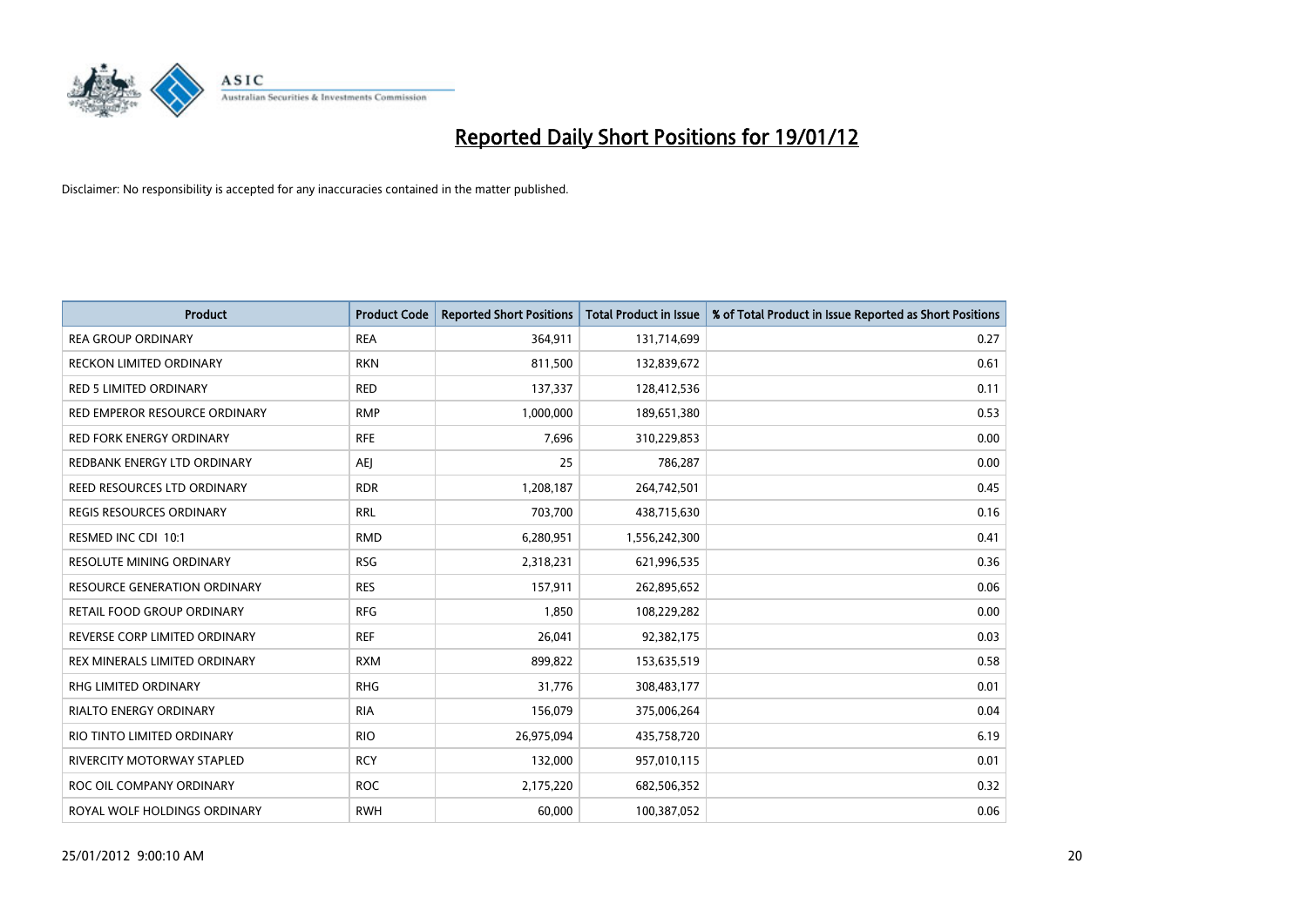

| <b>Product</b>                           | <b>Product Code</b> | <b>Reported Short Positions</b> | <b>Total Product in Issue</b> | % of Total Product in Issue Reported as Short Positions |
|------------------------------------------|---------------------|---------------------------------|-------------------------------|---------------------------------------------------------|
| SAI GLOBAL LIMITED ORDINARY              | SAI                 | 1,718,996                       | 202,283,991                   | 0.84                                                    |
| SALMAT LIMITED ORDINARY                  | <b>SLM</b>          | 500,396                         | 159,802,174                   | 0.30                                                    |
| SAMSON OIL & GAS LTD ORDINARY            | SSN                 | 1,806,836                       | 1,750,612,270                 | 0.09                                                    |
| SANDFIRE RESOURCES ORDINARY              | <b>SFR</b>          | 1,840,538                       | 150,972,635                   | 1.21                                                    |
| <b>SANTOS LTD ORDINARY</b>               | <b>STO</b>          | 13,303,764                      | 941,925,231                   | 1.42                                                    |
| SARACEN MINERAL ORDINARY                 | <b>SAR</b>          | 1,768,652                       | 593,993,240                   | 0.31                                                    |
| SEDGMAN LIMITED ORDINARY                 | <b>SDM</b>          | 332,232                         | 212,215,619                   | 0.15                                                    |
| SEEK LIMITED ORDINARY                    | <b>SEK</b>          | 16,645,395                      | 337,101,307                   | 4.92                                                    |
| SELECT HARVESTS ORDINARY                 | <b>SHV</b>          | 31,484                          | 56,392,664                    | 0.05                                                    |
| SENETAS CORPORATION ORDINARY             | <b>SEN</b>          | 756,999                         | 463,105,195                   | 0.16                                                    |
| SENEX ENERGY LIMITED ORDINARY            | <b>SXY</b>          | 414,577                         | 921,377,416                   | 0.04                                                    |
| SERVCORP LIMITED ORDINARY                | SRV                 | 26,183                          | 98,440,807                    | 0.03                                                    |
| SERVICE STREAM ORDINARY                  | SSM                 | 344,663                         | 283,418,867                   | 0.12                                                    |
| SEVEN GROUP HOLDINGS ORDINARY            | <b>SVW</b>          | 289,908                         | 306,410,281                   | 0.08                                                    |
| SEVEN WEST MEDIA LTD ORDINARY            | <b>SWM</b>          | 3,921,587                       | 645,719,542                   | 0.59                                                    |
| SIGMA PHARMACEUTICAL ORDINARY            | <b>SIP</b>          | 13,439,177                      | 1,178,626,572                 | 1.14                                                    |
| SILEX SYSTEMS ORDINARY                   | <b>SLX</b>          | 549,132                         | 170,133,997                   | 0.32                                                    |
| SILVER LAKE RESOURCE ORDINARY            | <b>SLR</b>          | 324,300                         | 220,264,064                   | 0.16                                                    |
| SIMS METAL MGMT LTD ORDINARY             | SGM                 | 4,443,784                       | 205,851,182                   | 2.15                                                    |
| SINGAPORE TELECOMM. CHESS DEPOSITARY INT | SGT                 | 5,760,837                       | 193,216,752                   | 2.97                                                    |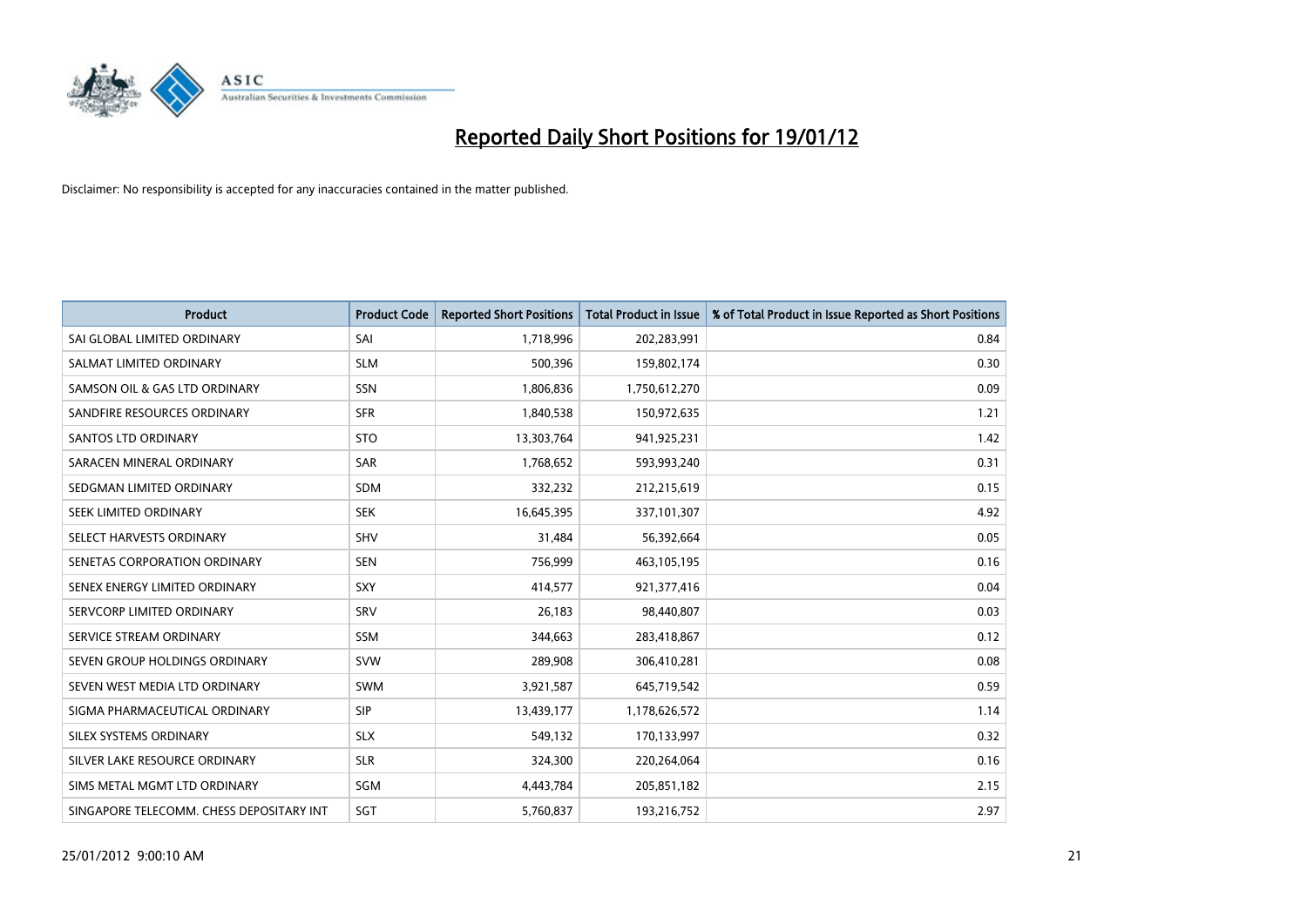

| <b>Product</b>                           | <b>Product Code</b> | <b>Reported Short Positions</b> | <b>Total Product in Issue</b> | % of Total Product in Issue Reported as Short Positions |
|------------------------------------------|---------------------|---------------------------------|-------------------------------|---------------------------------------------------------|
| SIRIUS RESOURCES NL ORDINARY             | <b>SIR</b>          | 82,500                          | 150,934,586                   | 0.05                                                    |
| SKILLED GROUP LTD ORDINARY               | <b>SKE</b>          | 45.170                          | 233,403,776                   | 0.01                                                    |
| SMS MANAGEMENT, ORDINARY                 | <b>SMX</b>          | 281,665                         | 68,290,180                    | 0.41                                                    |
| SONIC HEALTHCARE ORDINARY                | <b>SHL</b>          | 5,848,183                       | 389,969,875                   | 1.49                                                    |
| SOUL PATTINSON (W.H) ORDINARY            | SOL                 | 2,080                           | 239,395,320                   | 0.00                                                    |
| SOUTH BOULDER MINES ORDINARY             | <b>STB</b>          | 116,884                         | 91,585,688                    | 0.12                                                    |
| SP AUSNET STAPLED SECURITIES             | SPN                 | 2,339,170                       | 2,896,219,682                 | 0.07                                                    |
| SPARK INFRASTRUCTURE STAPLED NOTE & UNIT | SKI                 | 19,980,882                      | 1,326,734,264                 | 1.49                                                    |
| SPDR 200 FUND ETF UNITS                  | <b>STW</b>          | 8                               | 51,538,531                    | 0.00                                                    |
| SPECIALTY FASHION ORDINARY               | SFH                 | 1,714,582                       | 192,086,121                   | 0.89                                                    |
| SPOTLESS GROUP LTD ORDINARY              | <b>SPT</b>          | 1,205,850                       | 265,454,407                   | 0.44                                                    |
| ST BARBARA LIMITED ORDINARY              | <b>SBM</b>          | 6,098,912                       | 325,615,389                   | 1.87                                                    |
| STANMORE COAL LTD ORDINARY               | <b>SMR</b>          | 145,612                         | 146,373,973                   | 0.10                                                    |
| STARPHARMA HOLDINGS ORDINARY             | <b>SPL</b>          | 2,087,050                       | 280,635,325                   | 0.73                                                    |
| STH AMERICAN COR LTD ORDINARY            | SAY                 | 9,200                           | 257,785,604                   | 0.00                                                    |
| STHN CROSS MEDIA ORDINARY                | <b>SXL</b>          | 2,681,296                       | 705,766,444                   | 0.40                                                    |
| STOCKLAND UNITS/ORD STAPLED              | SGP                 | 29,012,095                      | 2,316,449,153                 | 1.25                                                    |
| STRAITS RES LTD. ORDINARY                | SRO                 | 494,059                         | 324,796,141                   | 0.15                                                    |
| STW COMMUNICATIONS ORDINARY              | SGN                 | 279,405                         | 362,809,851                   | 0.07                                                    |
| SUNCORP GROUP LTD ORDINARY               | <b>SUN</b>          | 10,726,779                      | 1,286,600,980                 | 0.82                                                    |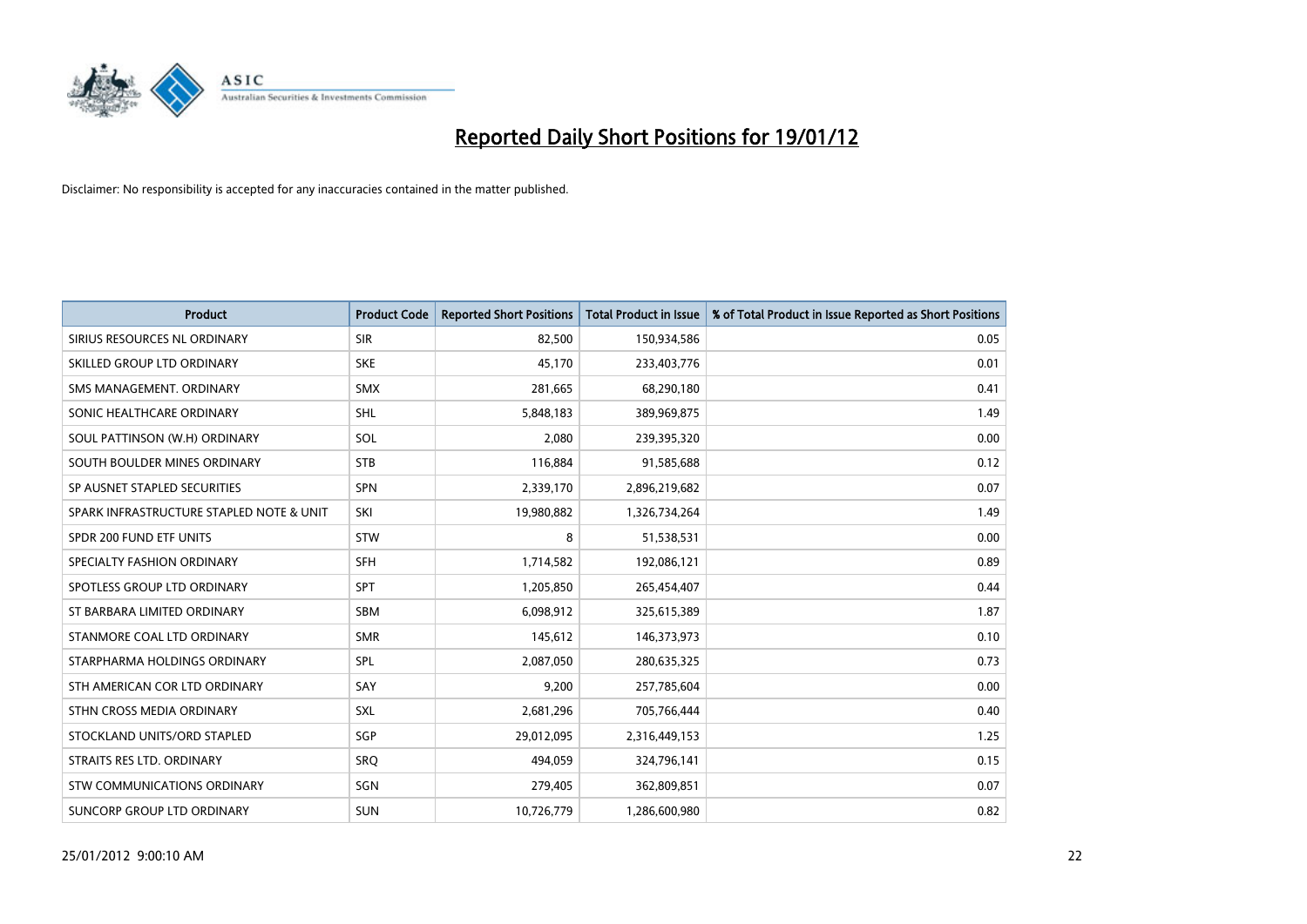

| <b>Product</b>                      | <b>Product Code</b> | <b>Reported Short Positions</b> | <b>Total Product in Issue</b> | % of Total Product in Issue Reported as Short Positions |
|-------------------------------------|---------------------|---------------------------------|-------------------------------|---------------------------------------------------------|
| SUNDANCE ENERGY ORDINARY            | <b>SEA</b>          | 30,282                          | 277,098,474                   | 0.01                                                    |
| SUNDANCE RESOURCES ORDINARY         | <b>SDL</b>          | 10,530,877                      | 2,925,183,849                 | 0.35                                                    |
| SUNLAND GROUP LTD ORDINARY          | <b>SDG</b>          | 26,203                          | 201,578,526                   | 0.01                                                    |
| SUPER RET REP LTD ORDINARY          | <b>SUL</b>          | 3,098,458                       | 194,754,593                   | 1.58                                                    |
| SWICK MINING ORDINARY               | <b>SWK</b>          | 1,548                           | 237,024,970                   | 0.00                                                    |
| SYD AIRPORT STAPLED US PROHIBIT.    | <b>SYD</b>          | 4,888,957                       | 1,861,210,782                 | 0.25                                                    |
| SYMEX HOLDINGS ORDINARY             | <b>SYM</b>          | 6,633                           | 191,593,493                   | 0.00                                                    |
| TABCORP HOLDINGS LTD ORDINARY       | <b>TAH</b>          | 4,921,298                       | 712,805,880                   | 0.69                                                    |
| <b>TALENT2 INTERNATION ORDINARY</b> | <b>TWO</b>          | 4,305                           | 147,403,701                   | 0.00                                                    |
| TANAMI GOLD NL ORDINARY             | <b>TAM</b>          | 108,661                         | 260,997,677                   | 0.04                                                    |
| TAP OIL LIMITED ORDINARY            | <b>TAP</b>          | 3,187,231                       | 240,995,311                   | 1.33                                                    |
| TASSAL GROUP LIMITED ORDINARY       | <b>TGR</b>          | 81,425                          | 146,304,404                   | 0.05                                                    |
| TATTS GROUP LTD ORDINARY            | <b>TTS</b>          | 13,298,178                      | 1,340,758,701                 | 0.98                                                    |
| TELECOM CORPORATION ORDINARY        | <b>TEL</b>          | 10,280,182                      | 1,925,409,580                 | 0.53                                                    |
| TELSTRA CORPORATION. ORDINARY       | <b>TLS</b>          | 60,158,348                      | 12,443,074,357                | 0.46                                                    |
| TEN NETWORK HOLDINGS ORDINARY       | <b>TEN</b>          | 52,824,458                      | 1,045,236,720                 | 5.08                                                    |
| TERANGA GOLD CORP CDI 1:1           | <b>TGZ</b>          | 234,779                         | 156,699,787                   | 0.13                                                    |
| TFS CORPORATION LTD ORDINARY        | <b>TFC</b>          | 84,096                          | 279,621,829                   | 0.03                                                    |
| THAKRAL HOLDINGS GRP ORDINARY/UNIT  | <b>THG</b>          | $\overline{2}$                  | 585,365,014                   | 0.00                                                    |
| THE REJECT SHOP ORDINARY            | <b>TRS</b>          | 1,655,522                       | 26,071,170                    | 6.35                                                    |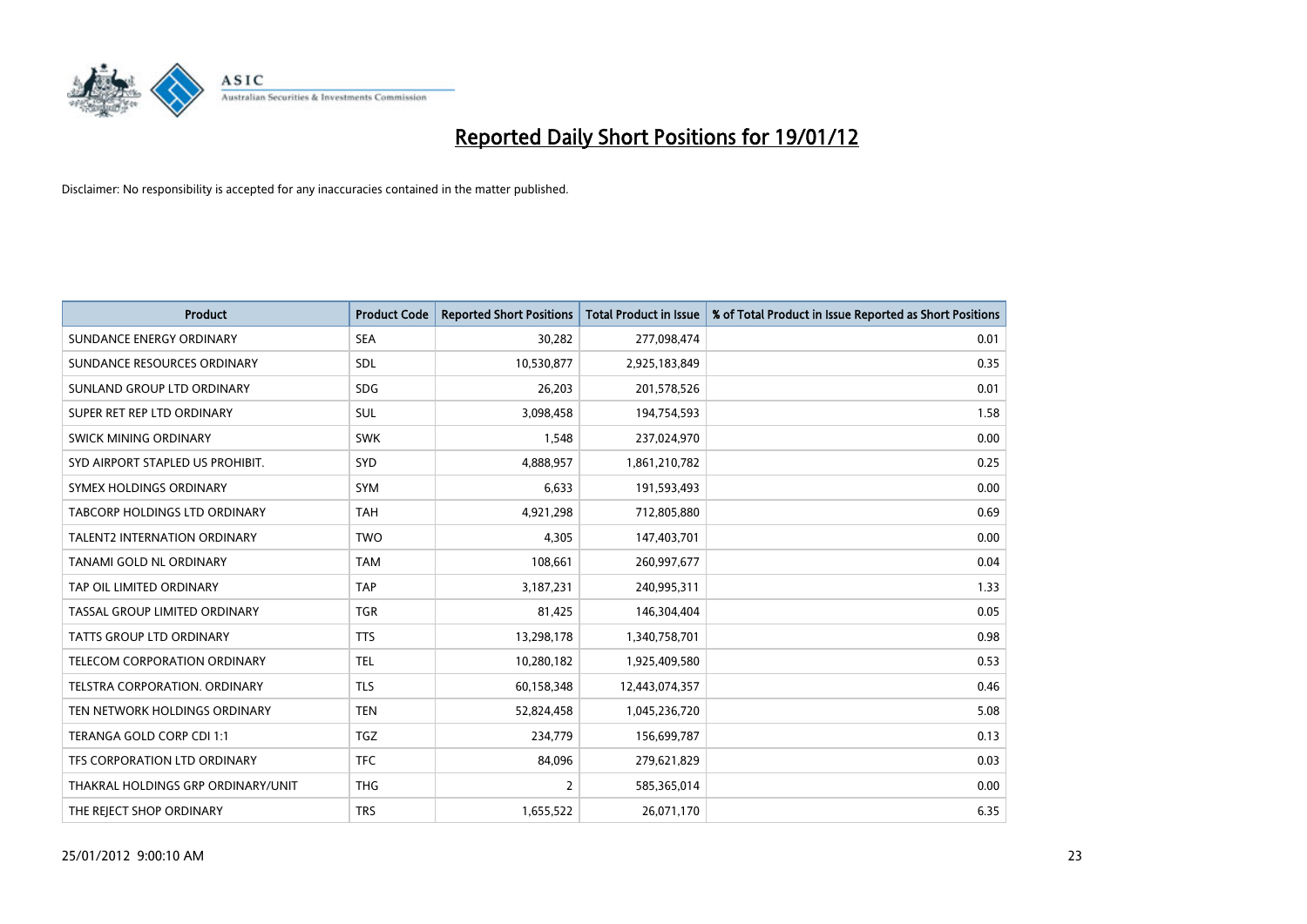

| <b>Product</b>                       | <b>Product Code</b> | <b>Reported Short Positions</b> | <b>Total Product in Issue</b> | % of Total Product in Issue Reported as Short Positions |
|--------------------------------------|---------------------|---------------------------------|-------------------------------|---------------------------------------------------------|
| THOR MINING PLC CHESS DEPOSITARY 1:1 | <b>THR</b>          | 2,307                           | 222,489,120                   | 0.00                                                    |
| THORN GROUP LIMITED ORDINARY         | <b>TGA</b>          | 72,263                          | 146,091,970                   | 0.04                                                    |
| <b>TIGER RESOURCES ORDINARY</b>      | <b>TGS</b>          | 1,772,729                       | 671,110,549                   | 0.24                                                    |
| TISHMAN SPEYER UNITS                 | <b>TSO</b>          | 41,524                          | 338,440,904                   | 0.01                                                    |
| TNG LIMITED ORDINARY                 | <b>TNG</b>          | 4,321                           | 284,803,062                   | 0.00                                                    |
| TOLL HOLDINGS LTD ORDINARY           | <b>TOL</b>          | 24,001,752                      | 717,133,875                   | 3.33                                                    |
| TORO ENERGY LIMITED ORDINARY         | <b>TOE</b>          | 35,404                          | 975,436,676                   | 0.00                                                    |
| TOWER LIMITED ORDINARY               | <b>TWR</b>          | 689,519                         | 265,176,580                   | 0.26                                                    |
| TOX FREE SOLUTIONS ORDINARY          | <b>TOX</b>          | 14,801                          | 111,130,608                   | 0.01                                                    |
| TPG TELECOM LIMITED ORDINARY         | <b>TPM</b>          | 3,328,166                       | 793,808,141                   | 0.41                                                    |
| TRANSFIELD SERVICES ORDINARY         | <b>TSE</b>          | 3,592,227                       | 544,587,035                   | 0.66                                                    |
| TRANSPACIFIC INDUST, ORDINARY        | <b>TPI</b>          | 6,969,090                       | 1,578,209,025                 | 0.44                                                    |
| TRANSURBAN GROUP TRIPLE STAPLED SEC. | <b>TCL</b>          | 4,717,351                       | 1,451,447,154                 | 0.32                                                    |
| TREASURY WINE ESTATE ORDINARY        | <b>TWE</b>          | 15,116,541                      | 647,227,144                   | 2.33                                                    |
| TRINITY GROUP STAPLED SECURITIES     | <b>TCO</b>          | 3,419                           | 193,235,631                   | 0.00                                                    |
| TROY RESOURCES LTD ORDINARY          | <b>TRY</b>          | 65,502                          | 88,879,149                    | 0.07                                                    |
| UGL LIMITED ORDINARY                 | UGL                 | 4,500,089                       | 166,315,038                   | 2.68                                                    |
| UNILIFE CORPORATION CDI 6:1          | <b>UNS</b>          | 211,168                         | 266,923,818                   | 0.07                                                    |
| <b>UXC LIMITED ORDINARY</b>          | <b>UXC</b>          | 1,708                           | 304,818,250                   | 0.00                                                    |
| <b>VDM GROUP LIMITED ORDINARY</b>    | <b>VMG</b>          | 11,116                          | 933,552,767                   | 0.00                                                    |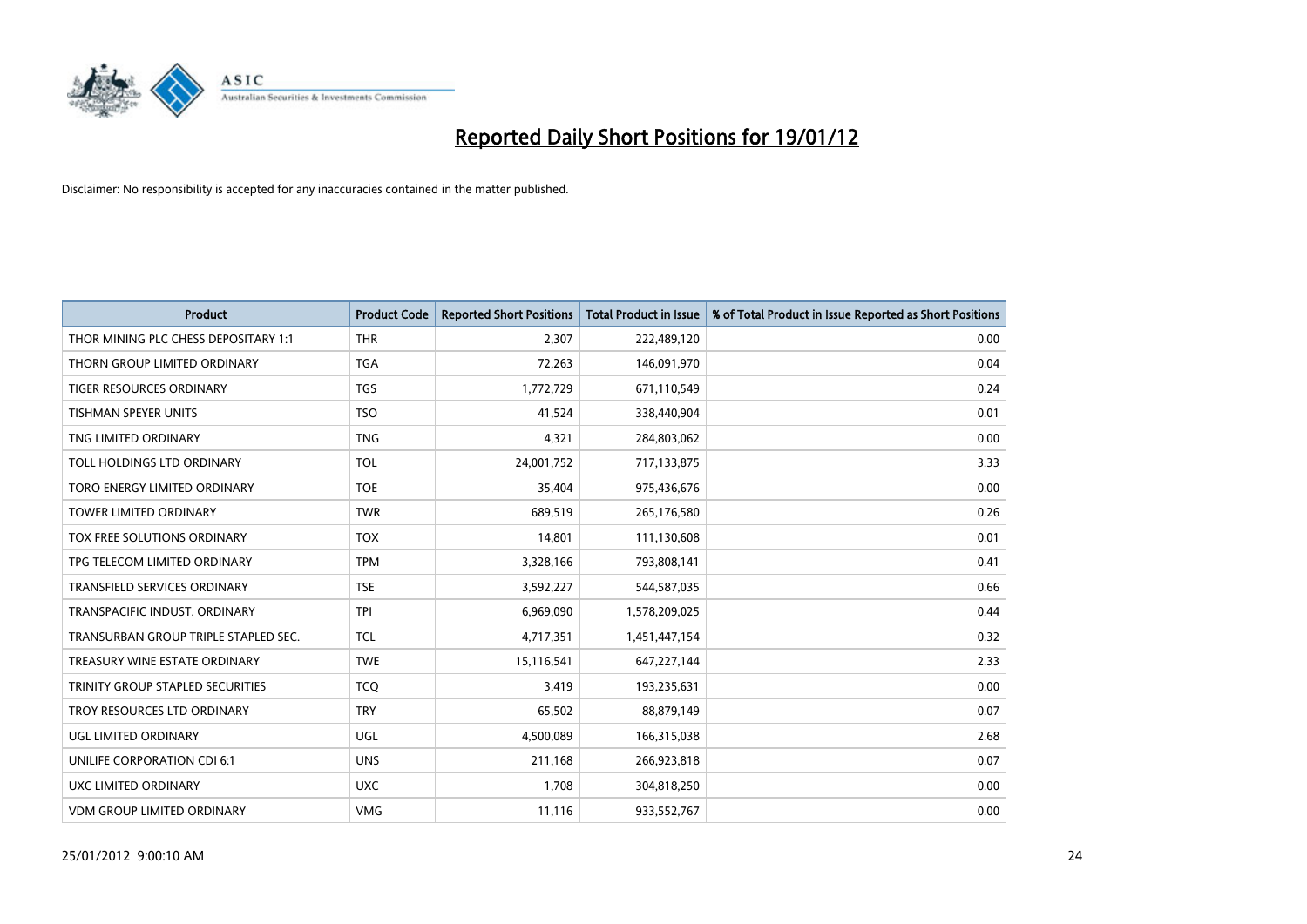

| <b>Product</b>                         | <b>Product Code</b> | <b>Reported Short Positions</b> | <b>Total Product in Issue</b> | % of Total Product in Issue Reported as Short Positions |
|----------------------------------------|---------------------|---------------------------------|-------------------------------|---------------------------------------------------------|
| <b>VENTNOR RES LTD ORDINARY</b>        | <b>VRX</b>          | 7,700                           | 45,334,652                    | 0.02                                                    |
| <b>VENTURE MINERALS ORDINARY</b>       | <b>VMS</b>          | 311,872                         | 231,168,592                   | 0.13                                                    |
| <b>VIEW RESOURCES LTD ORDINARY</b>     | <b>VRE</b>          | 1,760                           | 881,953,670                   | 0.00                                                    |
| <b>VIRGIN AUS HLDG LTD ORDINARY</b>    | <b>VAH</b>          | 20,106,755                      | 2,210,197,600                 | 0.89                                                    |
| <b>VITA GROUP LTD ORDINARY</b>         | <b>VTG</b>          | 75,190                          | 142,499,800                   | 0.05                                                    |
| VITERRA INC CDI 1:1                    | <b>VTA</b>          | 3,828                           | 68,629,939                    | 0.01                                                    |
| VNGD AUS HIGH YIELD ETF UNITS          | <b>VHY</b>          | 518                             | 380,070                       | 0.14                                                    |
| <b>WATPAC LIMITED ORDINARY</b>         | <b>WTP</b>          | 16,461                          | 185,160,973                   | 0.00                                                    |
| <b>WDS LIMITED ORDINARY</b>            | <b>WDS</b>          | 701                             | 144,740,614                   | 0.00                                                    |
| WEBIET LIMITED ORDINARY                | <b>WEB</b>          | 59,727                          | 72,914,803                    | 0.08                                                    |
| WESFARMERS LIMITED ORDINARY            | <b>WES</b>          | 28,529,269                      | 1,006,460,744                 | 2.82                                                    |
| WESFARMERS LIMITED PARTIALLY PROTECTED | <b>WESN</b>         | 58,279                          | 150,611,418                   | 0.05                                                    |
| WESTERN AREAS NL ORDINARY              | <b>WSA</b>          | 8,847,574                       | 179,735,899                   | 4.92                                                    |
| WESTERN DESERT RES. ORDINARY           | <b>WDR</b>          | 948                             | 208,544,203                   | 0.00                                                    |
| WESTFIELD GROUP ORD/UNIT STAPLED SEC   | <b>WDC</b>          | 13,898,617                      | 2,308,988,539                 | 0.59                                                    |
| WESTFIELD RETAIL TST UNIT STAPLED      | <b>WRT</b>          | 46,570,657                      | 3,054,166,195                 | 1.51                                                    |
| <b>WESTPAC BANKING CORP ORDINARY</b>   | <b>WBC</b>          | 69,909,783                      | 3,054,092,423                 | 2.24                                                    |
| WHITE ENERGY COMPANY ORDINARY          | <b>WEC</b>          | 5,179,005                       | 316,104,241                   | 1.64                                                    |
| WHITEHAVEN COAL ORDINARY               | <b>WHC</b>          | 15,540,865                      | 494,815,082                   | 3.15                                                    |
| WHK GROUP LIMITED ORDINARY             | <b>WHG</b>          | 34,194                          | 265,200,652                   | 0.01                                                    |